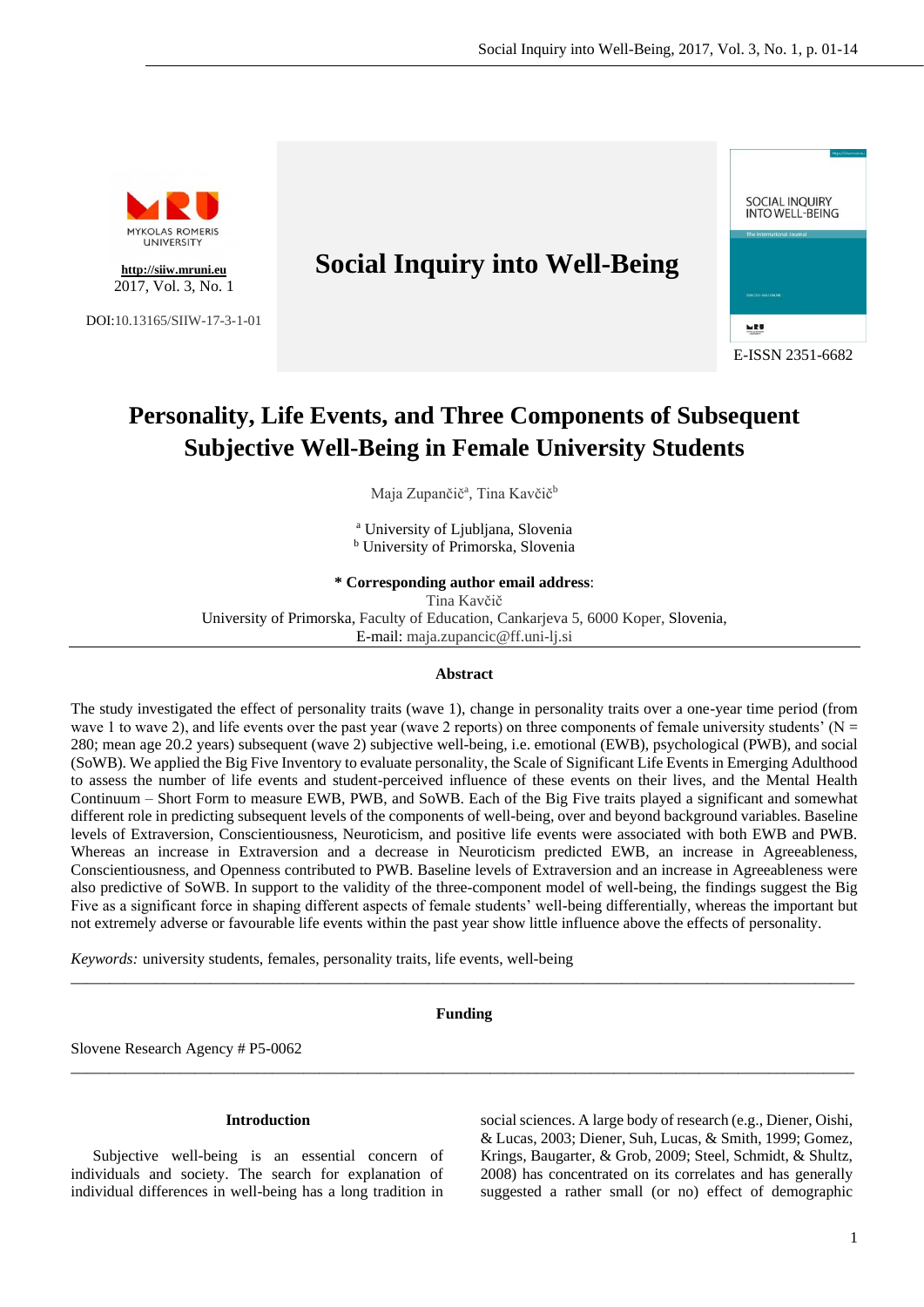characteristics on measures of well-being (e.g., Diener et al., 2003; Lamers, Westerhof, Kovacs, & Bohlmeijer, 2012; Zupančič, Komidar, & Puklek Levpušček, 2014), but an important role of personality and life events in people's positive or negative experiences of their lives. However, those findings mainly stem from research targeting life satisfaction or emotional well-being (e.g., DeNeve & Cooper, 1998; Diener et al., 2003; Gomez et al., 2009; Steel et al., 2008). More recent outlines for future studies have thus emphasized a need to identify how different demographic variables, dispositional traits (e.g., extraversion), as well as situational factors (e.g., life events) jointly relate to various components of well-being (Gallagher, Lopez, & Preacher, 2009; Gomez et al., 2009; Lamers et al., 2012; Luhmann, Hofmann, Eid, & Lucas, 2012).

Following respective recommendations, we explored the unique contribution of the proposed groups of factors (demographic, personality, and life events) to three components of subsequent well-being in a sample of emerging adult students, who remain rather underrepresented in well-being studies. Precisely, we examined whether the Big Five personality traits (Extraversion, Agreeableness, Conscientiousness, Neuroticism, and Openness), change in those traits, as well as positive and negative life events experienced by students exhibit differential effects on their subsequent emotional (EWB), psychological (PWB), and social well-being (SoWB). Given that emerging adulthood (Arnett, 2006, 2014) is a relatively recent phenomena in postmodern societies (and not commonly approved among social scientists; e.g., Hendry & Kloep, 2010), we deem studying the factors of different components of well-being important to better understand the newly defined (and somewhat controversial) developmental period.

# **Components of subjective well-being**

More differentiated perspectives on subjective wellbeing than evaluations of pleasantness or unpleasantness of life (e.g., life satisfaction) include both hedonic and eudaimonic aspects, as well as private and public aspects of well-being. Accordingly, we relied on the model of EWB, PWB and SoWB (Keyes, 2002, 2009). EWB reflects hedonic experiences (the presence of positive affect, the absence of negative affect, and life satisfaction), whereas PWB and SoWB represent eudaimonic components of wellbeing. PWB is conceived as an outcome of engagement in meaningful activities and actualization of one's own potentials (Ryan & Deci, 2001; Waterman, 1993), entailing autonomy, environmental mastery, personal growth, positive relations with others, purpose in life, and selfacceptance (Ryff, 1989). Along with EWB, PWB refers primarily to intrapersonal phenomena related to individuals' private lives. In contrast, SoWB represents a public phenomenon and indicates a degree to which people are functioning well in their social world beyond close relationships (Keyes, 1998). SoWB hence depicts subjective evaluations of people's social integration, social contribution, social coherence, social actualization, and

social acceptance (Keyes, 2002, 2009). In support to the model, Gallagher et al. (2009) have demonstrated that a variety of lower-order components of well-being can be represented most parsimoniously with three oblique higherorder constructs of EWB, PWB, and SoWB.

In contrast to life satisfaction or EWB (e.g., Gomez et al. 2009), studies on the unique account of both personality traits (especially their change) and life events for eudaimonic well-being are currently lacking (but see Lamers et al., 2012). To our literature review on well-being in adolescence (e.g., Ho, Cheung, & Cheung, 2008; Keyes, 2006a, 2006b; Lamers, Westerhof, Bohlmeijer, ten Klooster, & Keyes, 2011; McCullough, Huebner, & Laughlin, 2000) and emerging adulthood (Daukantaitè, 2015; Kins & Beyers, 2010; Robitschek & Keyes, 2009; Teng, Venning, Winefield, & Crabb, 2015; Zupančič, Komidar, & Puklek Levpušček, 2014) we found no research tapping into the respective relationships in samples younger than adults. To fill this gap, our study focused on emerging adult students who do not view themselves as fully adult (e.g., Nelson, 2009; Zupančič, Friedlmeier, Puklek Levpušček, Sirsch, Bruckner-Feld, & Horvat, 2014).

# **Emerging adulthood**

The term emerging adulthood was introduced by Arnett (2000, 2014) to emphasize several distinctive features of young people (between ages 18 and at least 25) in contemporary postmodern societies, which emphasize an important role of education, professional training, individual choice and personal independence. Accordingly, this period is characterized by prolonged education, financial dependence, postponed leaving parental home, marriage, parenthood, and career start (Arnett, 2000, 2014; Buhl & Lanz, 2007). The description certainly does not apply to all young people of the corresponding ages (or a greater part of them, not even in Western countries, e.g., Hendry & Kloep, 2010), but it describes remarkably well a majority of young Slovenes (CEPYUS & FES, 2014; Zupančič, 2011; Zupančič & Puklek Levpušček, 2011), particularly students (68% are enrolled in tertiary education, OECD, 2014).

Along with distinctive demographic features, such as diversity and change in living situation, education/work related issues and intimate relationships, a sense of ambiguity in one's own developmental status (feeling adult in some respects, but not in others), self-focusing, optimistic views on one's own future possibilities, and prolonged identity exploration are supposed to be the most salient characteristics of emerging adults (Arnett, 2006, 2014). Those qualities were likewise identified among Slovene emerging adult students (Zupančič, 2011; Zupančič, Friedlmeier et al., 2014; Zupančič & Puklek Levpušček, 2011), as well as in more representative samples (Lavrič et al., 2010; CEPYUS & FES, 2014).

Gomez et al. (2009) revealed several differences in the relationships of personality and life events with EWB among young, middle-aged, and elderly adults. It hence appears sensible to investigate how demographic characteristics, dispositional traits, and life events relate to different components of well-being in emerging adults who presumably share distinctive developmental features and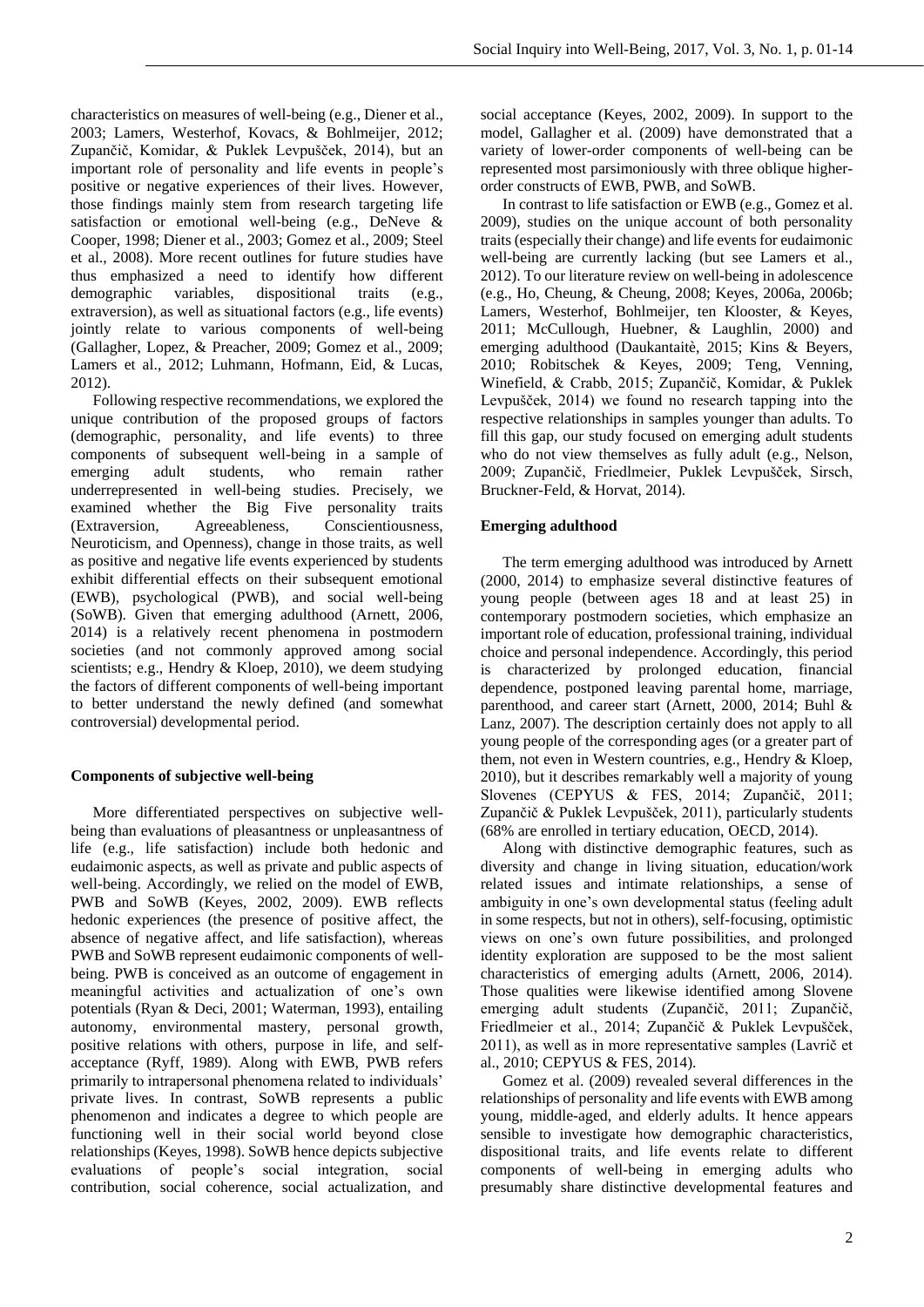tasks to be accomplished, such as identity consolidation, establishing a balance between autonomy and relatedness to parents, and change in focusing from the self towards others (e.g., Arnett, 2014; Zupančič & Kavčič, 2014). However, we only aimed at exploring the personality/events–well-being relationships in students to add to extant knowledge about emerging adulthood, and not at testing a potential moderating effect of the newly proposed age period on the respective relationships. We nonetheless referred to several characteristics of emerging adulthood and previous research with emerging adults to formulate the hypotheses about differential longitudinal relationships of the Big Five and life events with the three components of students' well-being.

# **The Big Five personality traits and subjective well-being**

According to the personality model, well-being depends primarily on personality traits (Costa & McCrae, 1980), dispositional tendencies to feel, think, and act in a certain way across time and situations. Empirical studies have indeed suggested that the traits as captured by the Big Five model show convincing links with well-being across adulthood (e.g., DeNeve & Cooper, 1998; Diener et al., 1999; Lamers et al., 2012; Steel et al., 2008). Whereas abundant research has focused on EWB or life satisfaction, the relationships of the Big Five with eudaimonic well-being (PWB and SoWB) remain understudied, inconclusive and open to further inquiry. Given the scattered evidence on the former relationships and a lack of empirical foundation to elaborate the links between personality and different (particularly eudaimonic) components of well-being in emerging adults, we briefly describe each of the five traits and their likely associations with EWB, PWB, and SoWB.

*Extraversion* represents a tendency toward positive emotionality, gregariousness, outgoingness, dynamic activity, and self-assertion (John, Naumann, & Soto, 2008). It is biologically based on the Behavioural Approach System (Gray, 1990) and sensitivity to cues of social reward (Ashton, Lee, & Paunonen, 2002), predisposing individuals to approach others (seeking out social reward) and engage socially, which leads them to greater levels of pleasure. Besides experiencing contacts with others as particularly rewarding, frequent expressions of positive emotions and enjoyment in social interactions among extraverted individuals tend to elicit favourable reactions from their partners, and thus promote quality of interpersonal relationships (e.g., Zupančič & Kavčič, 2014). A large body of research, including meta-analyses (DeNeve & Cooper, 1998; Steel et al., 2008), has demonstrated convincing relations of Extraversion with life satisfaction or positive affect (EWB), and suggested the influence of the trait on EWB through both biological and behavioural pathways (see Lamers et al., 2012; Steel et al., 2008). To some extent, there is also an overlap between the constructs of Extraversion and EWB (e.g. positive affect).

Links of Extraversion with PWB (Lamers et al., 2012; Schmutte & Ryff, 1997) and SoWB (Lamers et al., 2012) have also been found. In addition, emerging adulthood has been outlined by prolonged identity exploration (Arnett, 2014) and Extraversion seems to play an important role in identity development. The trait namely predicts exploration in-depth and commitment processes (Luyckx, Klimstra, Duriez, Schwartz, & Vanhalst, 2012), which lead towards identity consolidation, associated with adjustment (see Roberts & Caspi, 2002), and possibly contributes to feelings that life is meaningful. Likewise, extraverted students, as compared to their less extraverted peers, experience more positive relations with parents (Zupančič & Kavčič, 2014), may hold more favourable attitudes toward the self (due to positivity), take more advantages of environmental opportunities (due to approach tendencies, activity, and assertiveness) during their search for identity and thus, have a stronger sense of developing their own potentials, all being characteristics of PWB (Ryff, 1989).

It further appears that individuals higher in Extraversion show a greater involvement in a community life (e.g., Ozer & Benet-Martínez, 2006), may hold a stronger sense of being a part of community, respond more successfully to social challenges of life, view society in a more optimistic way, and may thus exhibit higher levels of SoWB than less extraverted people. Although emerging adults are characterized as self-focused, self-sufficient, and feeling free of obligations for others, they also explore how they fit into society, search for their place in a community and consider their future life possibilities in the adult society (Arnett, 200, 2014). In this pursuit, extraverted young people may deem their society a particularly pleasant and promising place for fulfilling their potentials. Along these lines, we expected that Extraversion would predict students' subsequent well-being across the three components.

*Neuroticism* is outlined as a tendency toward negative affectivity, such as fear, anxiety, irritability, mood swings, and emotional over-reactivity (John et al., 2008). Similarly to Extraversion, it has been proposed to influence EWB through biological and behavioural pathways (e.g., Ozer & Benet-Martínez, 2006; Steel et al., 2008), but in a negative way.

The neurotic proclivity is presumably associated with biologically based Behavioural Inhibition System, sensitive to threat, potential punishment, and unfamiliar stimuli (Gray, 1990; see also Caspi & Shiner, 2006). It predisposes individuals to attend to punishers and inhibit their approach towards novel situations and people through promotion of negative affect. In general, neuroticism makes people vulnerable to detrimental effects of stress and liable to experience difficulties across situations and contexts. Accordingly, the trait has demonstrated conclusive negative associations with life satisfaction (e.g., DeNeve & Cooper, 1998; Diener et al., 1999; Steel et al., 2008), EWB (Lamers et al., 2012), and PWB (Schmutte & Ryff, 1997).

Consistently, Neuroticism in adolescence and emerging adulthood has shown compelling links with internalizing problems (e.g., Klimstra, Akse, Halle, Raaijmakers, & Meeus, 2010; Slobodskaya, 2007; Tackett, Kushner, De Fruyt, & Mervielde, 2013), reliance on avoiding coping strategies, ruminative identity exploration (Luyckx et al., 2012), and difficulties in mastering important developmental tasks (Shiner, Masten, & Tellegen, 2002; Zupančič & Kavčič, 2014). Due to their proneness towards negative emotionality, lack of self-assurance and capacity to cope effectively with negative experiences, emotionally instable emerging adults may encounter problems in managing daily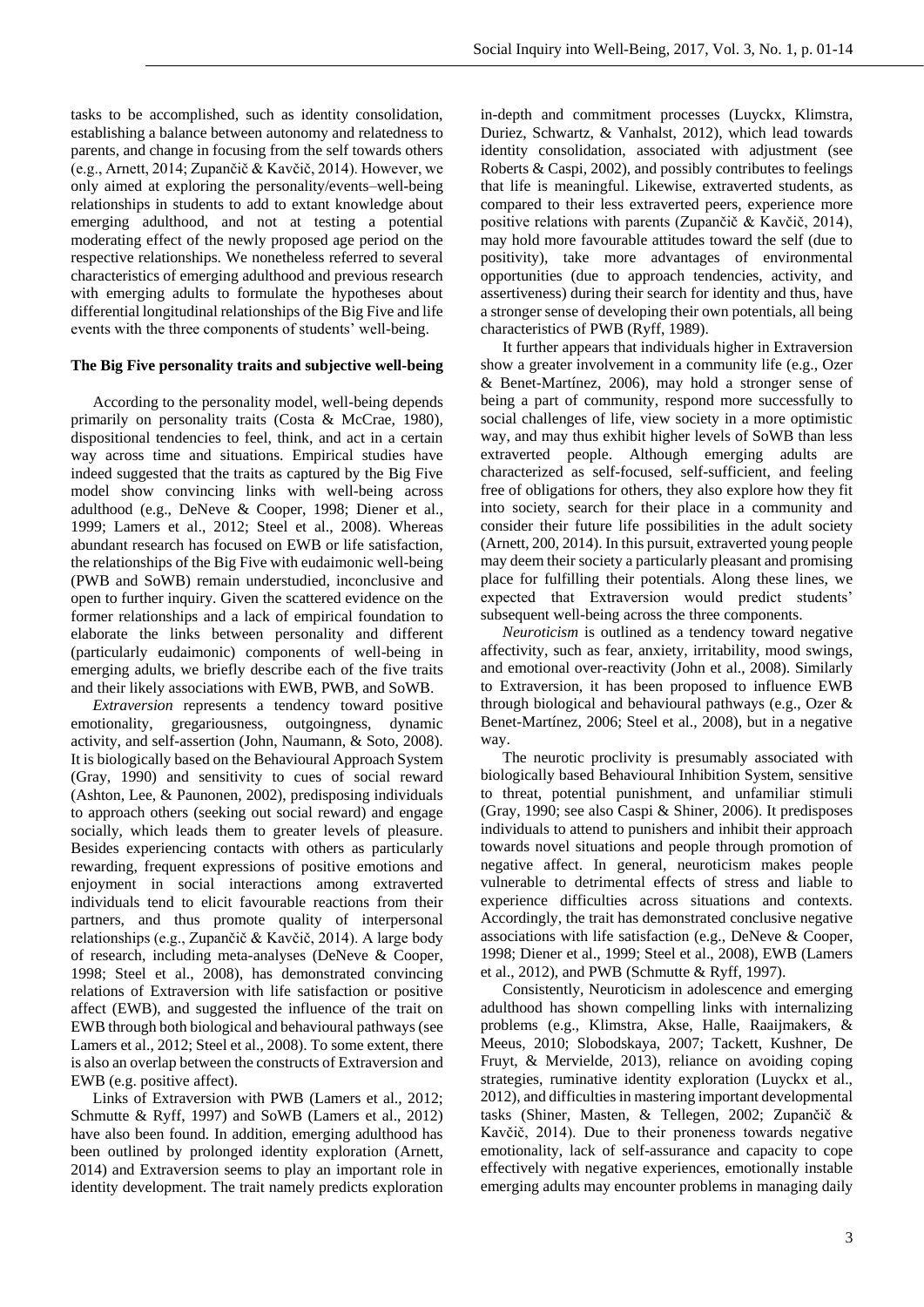hassles (possibly over-estimating them), facing life challenges, resolving identity (e.g., Luyckx et al., 2012) and succeeding in individuation (Zupančič & Kavčič, 2014). Hence, they would be likely to experience high levels of unpleasant emotions (low levels of EWB), as well as problems in close relationships, striving for autonomy, approving the self, finding a purpose in life, and developing a sense of environmental mastery (PWB). Unconfident, anxious, worrisome, wary, and socially inhibited emerging adults may also be at risk for poor SoWB as they may miss important opportunities for successful social functioning and integration into society; these may be especially important when they face challenges of the forthcoming adulthood.

*Agreeableness* delineates proneness toward feeling, thinking, and acting in a pro-social way. It is manifested through empathic responsiveness, kindness, friendliness, helpfulness, caring and co-operative behaviour (John et al., 2008), which generally fosters positive interpersonal relationships. Relative to Extraversion and Neuroticism, weaker associations with life satisfaction have been reported for Agreeableness (DeNeve & Cooper, 1998; Steel et al., 2008). Scarce research on personality–eudaimonic wellbeing relationships has also shown positive links of Agreeableness with PWB (Schmutte & Ryff, 1997) and SoWB (Lamers et al., 2012), with the trait presumably influencing eudaimonic well-being through behavioural pathways (Ozer & Benet-Martínez, 2006).

In emerging adulthood, Agreeableness contributes to warm, considerate, easy-going, respectful, and harmonious parent–child relationships (Zupančič & Kavčič, 2014; Weiss & Schwartz, 1996). The likelihood of engagement in behaviour that sustains favourable and reciprocal interpersonal relationships has been evidenced to promote closeness and mutual confidence between relational partners, rendering emerging adults to feel connected to others, view them as supportive (Branje, van Lieshout, & van Aken, 2004; Zupančič & Kavčič, 2014), and rely on social support to manage challenging and/or difficult situations (Luyckx et al., 2012). Due to their pro-social characteristics and positively charged close relationships, agreeable emerging adults may surround themselves with warm and supportive people and thus, enjoy higher levels of PWB. In particular, by developing satisfactory interpersonal ties (e.g., Schmutte & Ryff, 1997), a sense of self-acceptance (also promoted through appraisal of the self by others) and environmental mastery (facilitated through social support).

Considering emerging adults' optimistic views on their future life in a given community, and a range of perceived opportunities the society offers them (e.g., Arnett, 2014; CEPYUS & FES, 2014), we also tentatively suggested that students with higher levels of Agreeableness would be more likely to hold favourable views on human nature, feel that they have something in common with others, belong to a community, and consider it as safe, receptive, pleasant and predictable (features of SoWB). Accordingly, we pointed to possible relationships between students' Agreeableness and both eudaimonic components of their subsequent wellbeing.

*Conscientiousness* refers to individuals who are goaloriented, persistent, diligent, purposeful, caring, thorough and systematic at tasks, achievement striving, and set high standards for themselves (John et al., 2008). The trait involves self-regulatory capacities, which enable people to regulate their emotions and attention effectively, and display responsible behaviour (Caspi & Shiner, 2006). An effective regulation of negative emotions, and capability to delay immediate gratification in order to achieve more appreciated goals may further represent an avenue to greater happiness. Modest positive associations of Conscientiousness with life satisfaction were indeed detected by meta-analyses (DeNeve & Cooper, 1998; Steel et al., 2008) and the trait was also associated with higher levels of PWB (Schmutte & Ryff, 1997). However, Lamers et al. (2012) found Conscientiousness unrelated to the three components of well-being when controlling for psychopathology, demographics and other traits.

In emerging adults, Conscientiousness promotes adaptive identity processes, use of effective coping strategies (Luyckx et al., 2012), mature parent*–*child relationships (Zupančič & Kavčič, 2014), and academic attainment (Poropat, 2009); hence, it is likely to render a sense of personal achievement and satisfaction. Furthermore, features of Conscientiousness, such as accepting responsibility for consequences of one's own actions, good self-control over emotions, and interpersonal reliability are conceived as important indicators of adulthood (e.g., Arnett, 2001; Nelson, 2009; Sirsch, Dreher, Mayr, & Willinger, 2009), all of which could contribute to emerging adults' sense of continued personal growth, self-determination, effective management of one's life and the surrounding world, and reliability in close relationships. We thus expected that Conscientiousness would predict emerging adults' private aspects of well-being (EWB and PWB).

*Openness* reflects proneness to seek out and enjoy new experiences, which is manifested in intellectual curiosity, exploration, open-mindedness, variety of interests, and complexity of mental and experiential life (John et al., 2008). Meta-analyses revealed small positive effects of the trait on life satisfaction (DeNeve & Cooper, 1998; Steel et al., 2008), Schmutte and Ryff (1997) found no connection with PWB, but Lamers et al. (2012) demonstrated a unique positive contribution of the trait to PWB.

In line with previous suggestions (e.g., Ryff, 1989), inclinations toward broad-mindedness, curiosity and experiences of novelty may provide individuals an instrumental avenue through which a sense of personal growth can be achieved. Relatedly, the characteristics of open emerging adults appear to contribute to their adjustment to new developmental tasks, particularly through involvement in adaptive identity processes of exploration and commitment, use of effective coping strategies (Luyckx et al., 2012), self-reliance and autonomous functioning (Zupančič & Kavčič, 2014). Relative to their less open peers, we thus assumed that students high in Openness would be more likely to experience higher levels of selfdetermination, personal development, and successful management of their private life (PWB).

To our knowledge, research on the role of personality change in subjective well-being is very limited and has been done only in relation to satisfaction with specific life domains, such as marital satisfaction and satisfaction with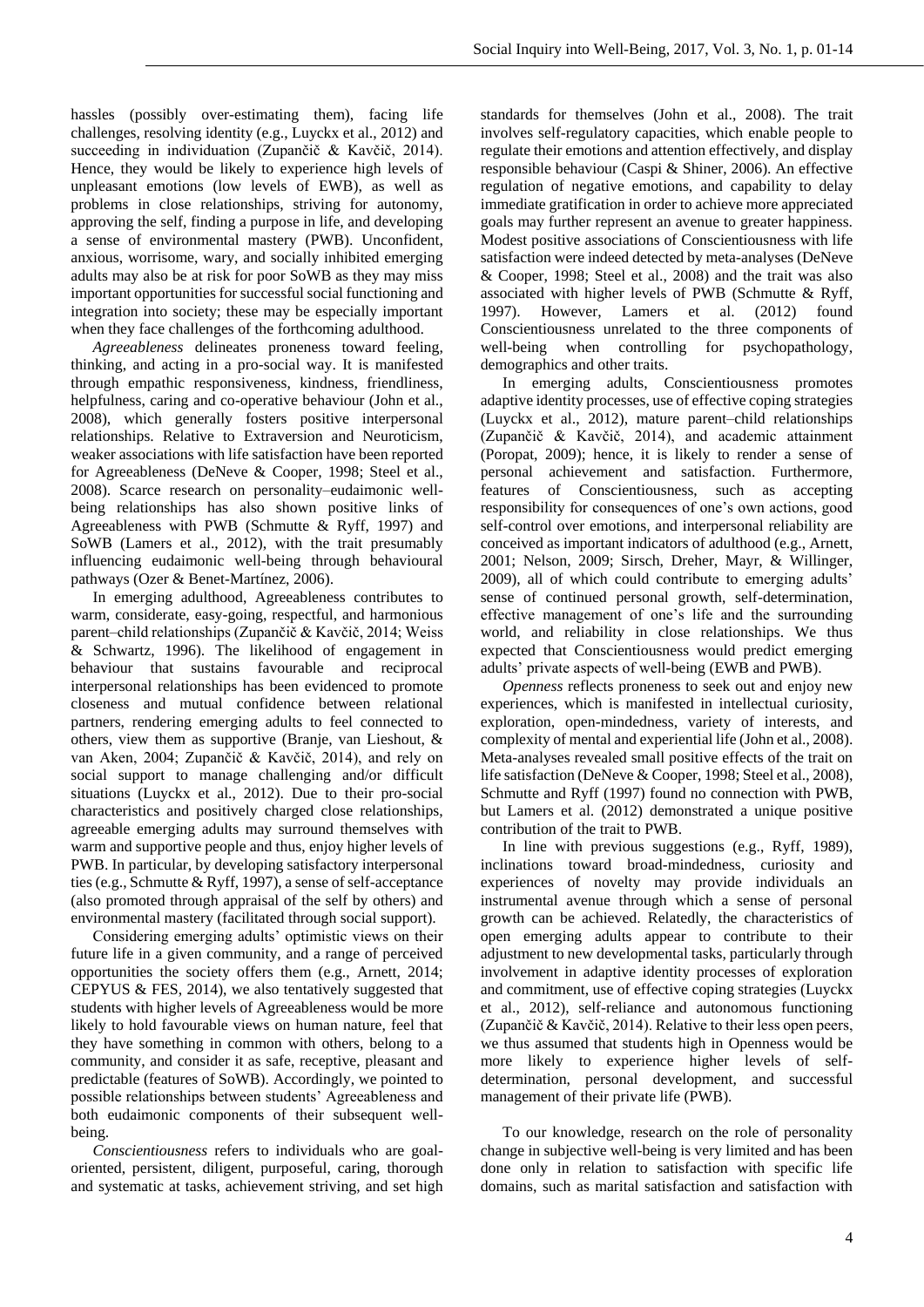work (Roberts & Chapman, 2000; Watson & Humrichouse, 2006). Given that emerging adulthood is characterized by relative change in personality (Caspi, Roberts, & Shiner, 2005; Roberts, Walton, & Viechtbauer, 2006), we accounted for a potential effect of personality change on the components of well-being, on top of the baseline levels of traits to further contribute to the knowledge in the field.

# **Life events and subjective well-being**

Significant life events refer to major experiences of individuals (e.g., death of a parent), meaningful changes in their life (e.g., moving out of parental home), and normative life transitions (e.g., starting a full-time job). Emerging adulthood is delineated by many and closely spaced or simultaneous life changes (Schulenberg, Sameroff, & Cicchetti, 2004), as well as diversity in life events experienced (e.g., Cohen, Kasen, Chen, Hartmark, & Gordon, 2003) which further show links with young people's well-being (e.g., Knoester, 2003; Schulenberg, O'Malley, Bachman, & Johnston, 2005). A longitudinal study, for example, suggested that life events jointly affect emerging adults' overall happiness and satisfaction with different areas of familial and non-familial life (Knoester, 2003). Yet, a larger body of work has focused on the relationships between life events and EWB or life satisfaction across adulthood (Diener et al., 1999; Gomez et al., 2009; Headey & Wearing, 1989; Luhmann et al., 2012), though less attention has been devoted to the connections of events with eudaimonic well-being (but see Bryden, Field, & Francis 2015). Research has also demonstrated that personality traits predispose individuals to experience certain life events (Headey, 2006; Headey & Wearing, 1989; Saudino, Pedersen, Lichtenstein, McClearn, & Plomin, 1997).

Considering the relationships among personality, life events and well-being, as well as stronger temporal stability of personality traits than the stability of life events and wellbeing, Headey and Wearing (1989) proposed a dynamic equilibrium model of well-being. It contends that everybody has an equilibrium pattern of life events and an equilibrium level of well-being, which are both moderately stable, and affected by personality. When the pattern of events deviates from the baseline pattern, it changes the level of well-being,

which tends to revert to its usual level as a result of the equilibrating function of stable personality, though this may not always be the case (Headey, 2006). According to the model, life events should hence affect well-being over and above personality (Headey & Wearing, 1989), but studies directly investigating and comparing the unique relation of personality, and life events to well-being (particularly in emerging adults), from both the hedonic and eudaimonic perspective are still lacking. Therefore, we examined whether the number of life events encountered by the emerging adult students within the preceding year, and/or the self-perceived impact of these events on their life uniquely contribute to EWB, PWB, and SoWB beyond personality.

# **Problem and hypotheses**

In sum, our first goal was to explore the unique contribution of both baseline levels of the Big Five personality traits and change in those levels, as well as life events within the past year to students' EWB, PWB, and SoWB, over and above the background variables (age, living arrangement and intimate relationship status).

Our second goal was to examine the ability of individual traits to differentially predict the three components of wellbeing. Relying on the aforementioned relationships between the constructs and considering the features of emerging adulthood, we hypothesised baseline levels of: (i) both Extraversion and (low) Neuroticism to predict subsequent levels of the three components well-being, (ii) Agreeableness to predict eudaimonic well-being (PWB and SoWB), (iii) Conscientiousness to associate with private aspects of well-being (EWB and PWB), and (iv) Openness to connect with PWB (Figure 1). Due to insufficient empirical foundation, we formulated no specific hypothesis about the predictive value of change in each of the personality traits. Finally, we proposed that the number and the self-perceived impact of life events on students' life would both contribute to their subsequent well-being, over and beyond personality, with negative events depressing and positive ones augmenting it.



**Figure 1.** The proposed differential associations of the Big Five with the components of well-being, i.e. emotional (EWB), psychological (PWB), and social well-being (SoWB).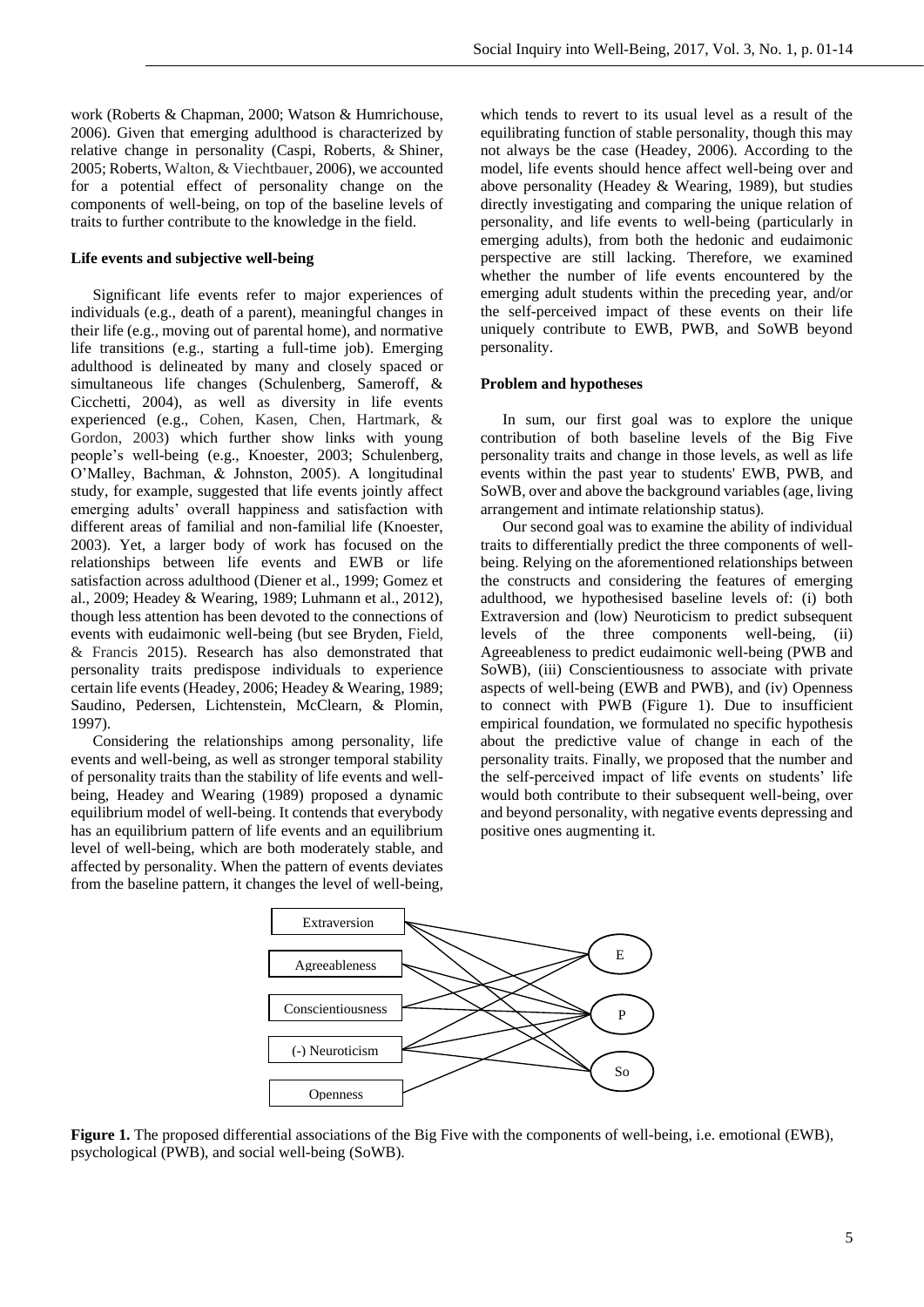# **Method**

#### **Participants and procedure**

The participants of the present study take part in a broader ongoing follow-up project on personality trait development over the undergraduate university years. It entails three waves (W) of data collection, with W3 currently in the process. As we apply several measures in each W, we only assess personality and significant life events across W1, W2, and W3 not to overburden the students or demotivate them to participate in the following W. Regarding the main interest of the project and considering important change in at least some personality domains during the university years (e.g., Robins, Fraley, Roberts, & Trzesniewski, 2001) as well as reports on high density of life events within the third decade of life (Caspi, 2002; Grob, Krings, & Bangerter, 2001), we opted for a one-year gap between the consecutive measurements.

We recruited the students from two of the three extant state universities in Slovenia. The full sample in both W1 and W2 comprised only 6% males, but we excluded them from the present analyses (as suggested by the reviewers) because it would not be sensible to draw conclusions from the results as being equally relevant for men and women. The present sample thus included 280 female students who participated in both W1 and W2. Their mean age in W1 was 20.2 years  $(SD = 1.0)$  and ranged from 18 to 26 years. At the time of data collection on well-being (W2), 53% were involved in an intimate relationship, lasting in average 29 months  $(SD = 18.3)$ ; 5% of the participants lived out of parental home, 73.9% of them partly resided with parents (they stayed in dorms or rented apartments during days of study obligations, but returned to parental home over weekends, holidays and semester brakes), whereas 21.1% permanently co-resided with parents. Those background characteristics were not inter-related significantly.

We collected data through an on-line survey. The students were asked to agree with the Privacy policy, which contained information about the purpose of the study, the respondents' rights concerning anonimity, data storage, and use of the data. In W1, the students attending psychology, and various education study programs reported on their background characteristics (age, living situation, and intimate relationship) and personality as part of their psychology course assignments. In W2, we asked the same respondents to assure data on their personality, life events over the preceding year, and current well-being voluntarily. The students were given an automatically generated feedback on their personality and well-being after they filled out the survey.

## **Measures**

We employed the *Big Five Inventory* (BFI; John, Donahue, & Kentle, 1991) to obtain self-report data on students' personality in each wave. The BFI is a 44-item questionnaire to assess the five robust personality traits. The items are rated along a 5-point response scale  $(1 =$ completely disagree,  $5 =$  completely agree). Satisfactory

psychometric properties were found for the Slovene version of the BFI (Avsec & Sočan, 2007). In our study, the five trait-scales suggested satisfactory internal reliability (αs) in both waves: .83 (W1) and .85 (W2) for Extraversion, .70 (W1) and .69 (W2) for Agreeableness, .74 (W1) and .76 (W2) for Conscientiousness, .81 (W1) and .87 (W2) for Neuroticism, and .80 (W1) and .82 (W2) for Openness. The rank-order stability coefficients (*r*s) from W1 to W2 were 0.82, 0.63, 0.73, 0.72, and 0.78 for Extraversion, Agreeableness, Conscientiousness, Neuroticism, and Openness, respectively.

The *Scale of Significant Life Events* was constructed for the purpose of our follow-up project. We considered several events from the existing instruments (Norbeck, 1984; Sarason, Johnson, & Siegel, 1978; Swearingen & Cohen, 1985; Vaidya, Gray, Haig, & Watson, 2002), and added few age-relevant ones (e.g., moved out of parental home). The scale hence lists 46 items (events) referring to several life domains (education/work, family life, intimate relationships/friendships, health/personal, leisure/culture, and societal events); an open question also asks about any other influential life event the participant may have had encountered. The items represent allegedly positive events (e.g., involvement in a new intimate relationship), negative events (e.g., a major financial problem), partly controllable events (e.g., substantial change of study habits) and uncontrollable events (e.g., death of someone close). The students indicated significant life events they have experienced over the past year, their valence (positive or negative), and self-perceived impact of each event on their life (none, little, moderate, or strong).

The participants reported on their well-being by filling out the *Mental Health Continuum – Short Form* (MHC-SF; Keyes, 2009). The 14-item instrument offers scores on EWB, PWB, and SoWB. Three items represent EWB, six items (one item from each of the six lower-order components proposed by Ryff, 1989) describe PWB, and five items (one item from each of the five lower-order components suggested by Keyes, 1998) capture SoWB. The six-point response scale (from never to every day) measures how often the respondents experienced each of the indicators of wellbeing during the past month. The MHC-SF has shown sound internal consistency, test-retest reliability, discriminant validity in adolescents and adults, for instance, in the U.S., the Netherlands, and Slovenia (Kavčič & Avsec, 2013; Keyes, 2006a, 2006b; Lamers et al., 2011; Petrič, 2015; Westerhof & Keyes, 2010). The three-factor structure of the instrument has been supported with representative samples of adults and emerging adults in the US (Robitschek & Keyes, 2009), in a community sample of Slovene elderly adults (Petrič, 2015), as well as in representative samples of youth in the US (Keyes, 2006a, 2009), and the Netherlands (Lamers et al., 2011). The internal consistency of the scalescores in our sample was good, with the alpha coefficients estimated at .89, .88 and 78 for EWB, PWB and SoWB, respectively.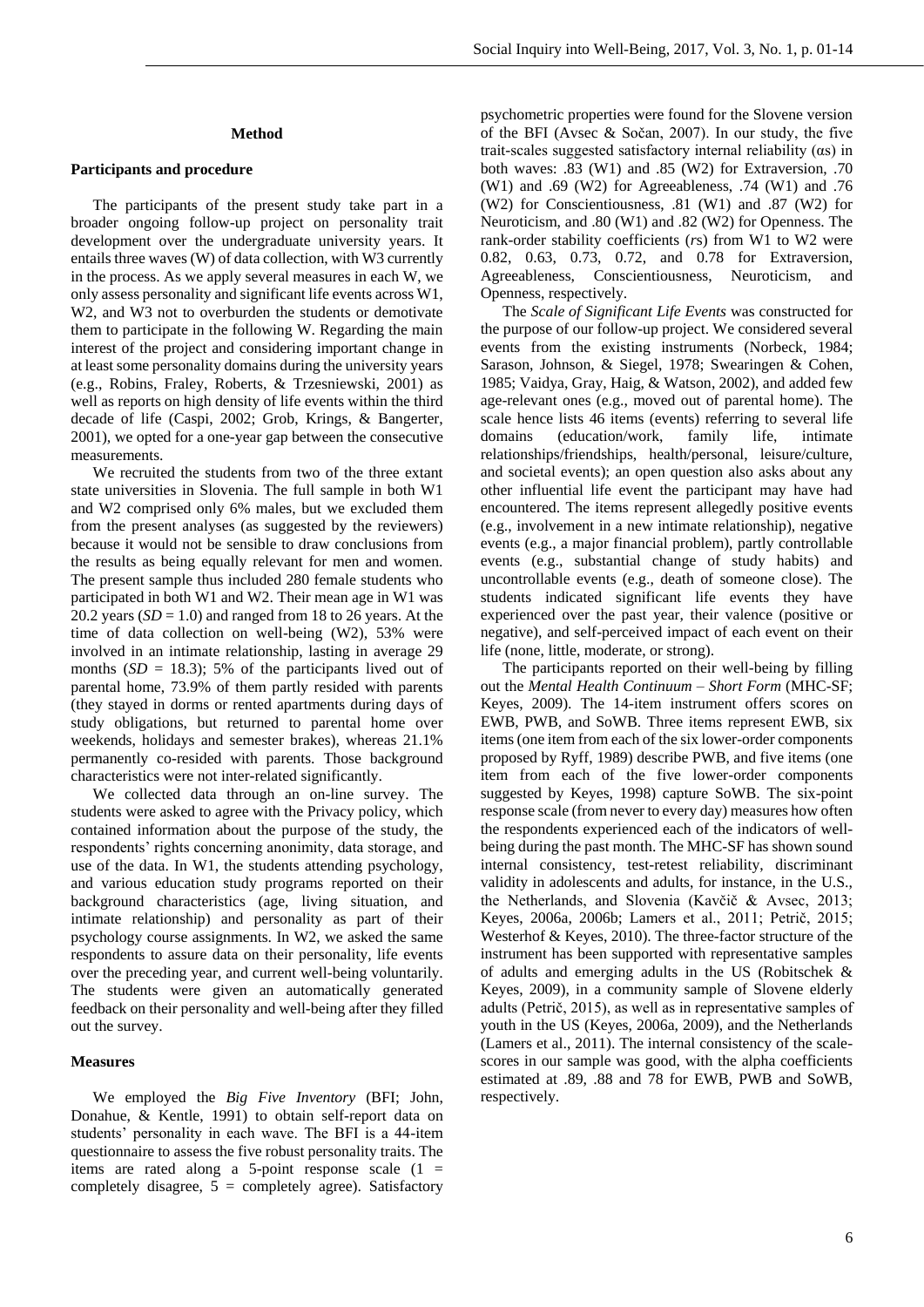#### **Results**

# **Descriptives and correlations**

First, we performed regression analyses predicting each of the W2 personality trait scores from the respective W1 scores and saved the residuals in order to account for personality change from W1 to W2 (for a discussion of the merits of using residualized method in modelling personality change, see Roberts & Chapman, 2000). Table 1 presents means and standard deviations for the five personality traitscores in W1 and W2, the residualized change in trait-scores from W1 to W2, the number and self-perceived impact of positive and negative events experienced by individuals within the past year, and the three component-scores of wellbeing.

Zero-order correlations among the variables are shown in Table 2. The baseline personality scores are statistically significantly and modestly inter-related, whereas Openness appears unrelated to Agreeableness, and Neuroticism.

Except for a moderate negative correlation of residualized change in Extraversion with residualized change in Neuroticism, the significant inter-correlations between the residualized personality change-scores are modest, whereas the baseline personality trait-scores do not correlate with the residualized change-scores (an exception is a weak and significant negative association between the baseline Neuroticism and residualized change in Agreeableness). The number of positive and negative life events encountered by the students is very strongly associated with self-perceived impact of the respective events. A few significant associations of life event-scores with personality scores are all modest. Finally, the components of well-being appear positively and moderately inter-related, and show many significant, though relatively modest associations with personality scores. The well-being scores are also significantly and modestly associated with several life eventscores (positive events with higher, and negative events with lower levels of well-being).

**Table 1.** Descriptive statistics of personality trait-scores in W1, W2, and their residualized change-scores from W1 to W2, life events from W1 to W2, and well-being scores in W2 ( $N = 280$ )

|                     | Wave 1 |                 |       | Wave 2<br><b>Residualized change</b> |                   |              |      |  |  |
|---------------------|--------|-----------------|-------|--------------------------------------|-------------------|--------------|------|--|--|
|                     | M      | SD <sub>-</sub> | M     | SD <sub>-</sub>                      | Range             | M            | SD   |  |  |
| Extraversion        | 27.94  | 5.82            | 28.49 | 5.47                                 | $-15.37$ to 8.31  | $\Omega$     | 3.16 |  |  |
| Agreeableness       | 34.01  | 4.71            | 33.99 | 4.31                                 | $-12.54$ to 10.45 | $\Omega$     | 3.35 |  |  |
| Conscientiousness   | 33.34  | 4.97            | 33.80 | 4.80                                 | $-9.66$ to 12.59  | $\Omega$     | 3.26 |  |  |
| Neuroticism         | 23.07  | 5.36            | 22.88 | 5.76                                 | $-13.04$ to 17.56 | $\Omega$     | 4.00 |  |  |
| <b>Openness</b>     | 35.78  | 6.27            | 36.67 | 6.03                                 | $-11.83$ to 9.45  | $\mathbf{0}$ | 3.75 |  |  |
| Pos. Events Impact  |        |                 | 9.10  | 7.12                                 |                   |              |      |  |  |
| Neg. Events Impact  |        |                 | 3.41  | 4.38                                 |                   |              |      |  |  |
| Pos. Events Number  |        |                 | 2.85  | 2.14                                 |                   |              |      |  |  |
| Neg. Events Number  |        |                 | 1.12  | 1.37                                 |                   |              |      |  |  |
| <b>Emotional WB</b> |        |                 | 10.71 | 2.64                                 |                   |              |      |  |  |
| Psychological WB    |        |                 | 21.42 | 5.75                                 |                   |              |      |  |  |
| Social WB           |        |                 | 12.11 | 5.18                                 |                   |              |      |  |  |

*Note*. W = wave. Residualized change was calculated as residuals after regressing each of the Big Five personality scores in W2 from the respective scores in W1; negative change-scores indicate a decrease and positive change-scores an increase in a trait. Possible range for Extraversion and Neuroticism was from 0 to 40, from 0 to 45 for Agreeableness and Conscientiousness, and from 0 to 50 for Openness. Pos./Neg. Events Impact = total self-perceived impact of positive/negative events on an individual's life; possible scores range from 0 to 120 for positive and from 0 to 160 for negative events. Pos./Neg. Events Number = total number of positive/negative events; possible scores range from 0 to 30 for positive and from 0 to 40 for negative events. WB = well-being with possible scores ranging from 0 to 15 for Emotional, from 0 to 30 for Psychological, and from 0 to 25 for Social WB.

Table 2 does not include correlations with background characteristics (age, living arrangement and intimate relationship status), of which we revealed the following significant, but modest associations: The students in a romantic relationship tended to score higher on Extraversion than their single peers ( $r = .15$ ,  $p < .05$ ), whereas the total number of negative events tended to decrease with age  $(r =$  $-.14, p < .05$ ).

# **Personality and life events predicting subsequent wellbeing**

We tested longitudinal associations of predictor variables with students' well-being in series of hierarchical regression

analyses, separately for EWB, PWB, and SoWB (Table 3). The first block of predictors included W2 background variables. Ratings of personality traits in W1 and residualized change-scores were entered in the second and third step, respectively. Finally, we added student-perceived impact of all positive, and all negative events experienced during the past year in the fourth block. The hierarchical regressions were chosen in order to test the incremental predictive value of each block of predictors, over and above the variance in well-being accounted for by the previously entered block(s) of variables.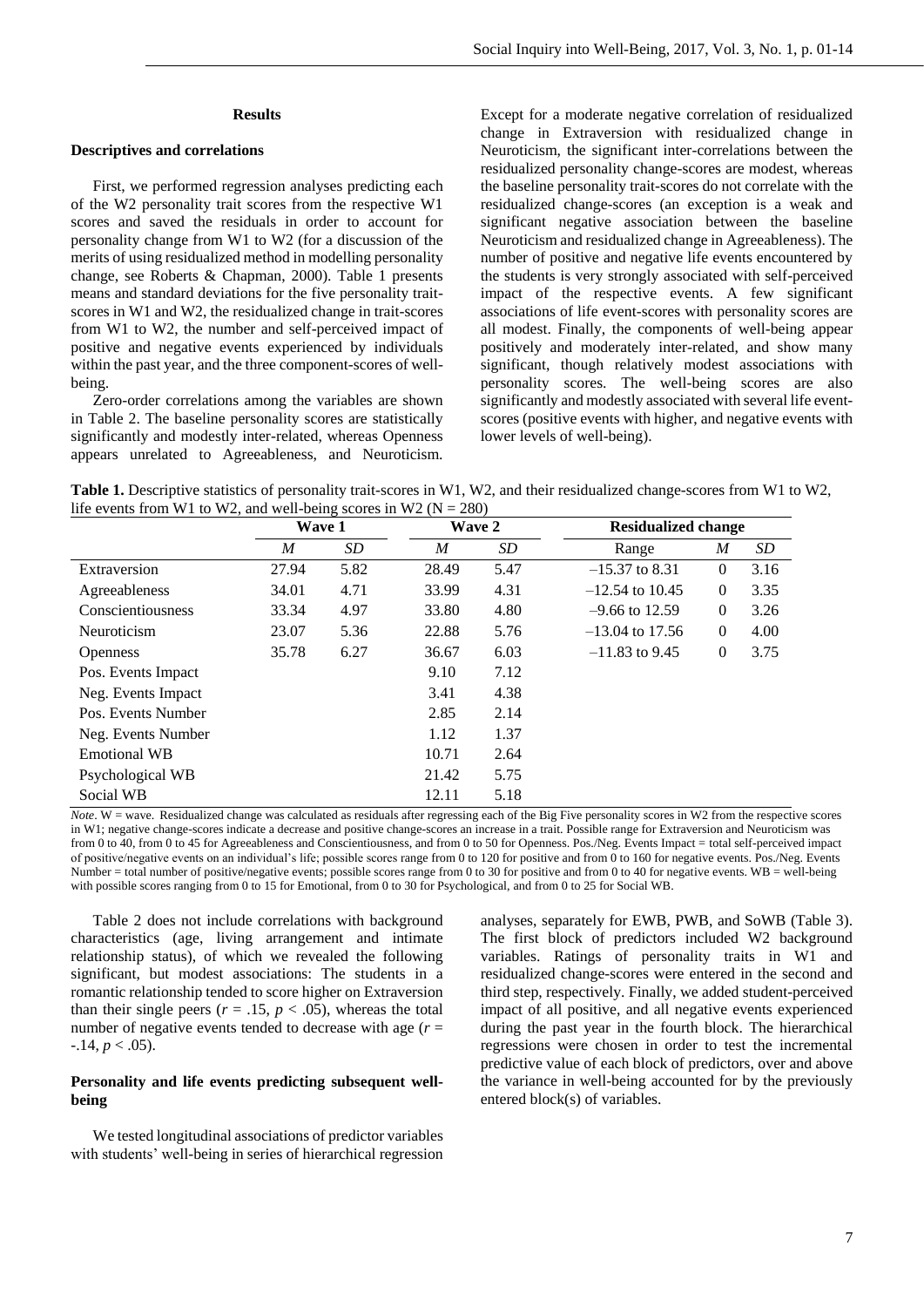| $W_1$ to $W_2$ , the events, and wen-being scores |                  |          |           |           |          |          |            |          |           |        |          |          |          |         |          |          |
|---------------------------------------------------|------------------|----------|-----------|-----------|----------|----------|------------|----------|-----------|--------|----------|----------|----------|---------|----------|----------|
|                                                   | l.               | 2.       | 3.        | 4.        | 5.       | 6.       | 7.         | 8.       | 9.        | 10.    | 11.      | 12.      | 13.      | 14.     | 15.      | 16.      |
| 1. EW1                                            |                  |          |           |           |          |          |            |          |           |        |          |          |          |         |          |          |
| 2. A W1                                           | $.18***$         |          |           |           |          |          |            |          |           |        |          |          |          |         |          |          |
| 3. C W1                                           | $.18*$           | $.29***$ |           |           |          |          |            |          |           |        |          |          |          |         |          |          |
| 4. N W1                                           | $-.31***$        | $-.33**$ | $-.17***$ |           |          |          |            |          |           |        |          |          |          |         |          |          |
| 5. O W1                                           | $.28***$         | $-.05$   | $.12*$    | $-.02$    |          |          |            |          |           |        |          |          |          |         |          |          |
| $6.$ E res.                                       | .00              | $-.05$   | $-.02$    | .05       | .08      |          |            |          |           |        |          |          |          |         |          |          |
| 7. A res.                                         | .03              | .00.     | .11       | $-.12*$   | .07      | $.26***$ |            |          |           |        |          |          |          |         |          |          |
| 8. Cres.                                          | .00              | $-.04$   | .00       | .05       | $-.03$   | $.18***$ | .11        |          |           |        |          |          |          |         |          |          |
| 9. N res.                                         | .01              | .03      | $-.01$    | .00.      | $-.03$   | $-.47**$ | $-.27***$  | $-.15*$  |           |        |          |          |          |         |          |          |
| 10. O res.                                        | $-.11$           | $-.08$   | $-.05$    | .09       | .00      | $.25***$ | $.14*$     | $.15*$   | $-.12*$   |        |          |          |          |         |          |          |
| 11. Pos. Ev. Impact                               | $.12*$           | $-.04$   | .04       | .04       | $.21***$ | $.16^*$  | .05        | .02      | $-.11$    | .11    |          |          |          |         |          |          |
| 12. Neg. Ev. Impact                               | $.10\,$          | $-.05$   | $-.14*$   | $.13*$    | .04      | $-.10$   | $-.19***$  | $-.07$   | $.20**$   | .02    | $.20**$  |          |          |         |          |          |
| 13. Pos. Ev. Number .12                           |                  | $-.04$   | .01       | .04       | $.22***$ | $.16***$ | .05        | .01      | $-.11$    | .12    | $.98***$ | $.21***$ |          |         |          |          |
| 14. Neg. Ev.<br>Number                            | .07              | $-.07$   | $-.16***$ | $.13*$    | .04      | $-.10$   | $-.21***$  | $-.07$   | $.20***$  | .03    | $.19***$ | $.98***$ | $.20***$ |         |          |          |
| 15. Emotional WB                                  | $.26***$         | $.15*$   | $.22***$  | $-.29**$  | .08      | $.32***$ | $.28***$   | $.19***$ | $-.30**$  | $.13*$ | $.19***$ | $-.14*$  | $.17***$ | $-.15*$ |          |          |
| 16. Psychol. WB                                   | $.32***$         | $.15*$   | $.29***$  | $-.24***$ | $.14*$   | $.22***$ | $.32***$   | $.22***$ | $-.18***$ | $.15*$ | $.21***$ | $-.10$   | $.18***$ | $-.12*$ | $.60***$ |          |
| 17. Social WB                                     | $.20^{\ast\ast}$ | .11      | $.14^*$   | $-.19**$  | $.17***$ | .12      | $.26^{**}$ | .01      | $-.15*$   | .10    | .11      | -.11     | .09      | $-.12*$ | $.45***$ | $.55***$ |

**Table 2.** Correlations among students' baseline personality trait-scores (W1), residualized personality change scores from  $W1$  to  $W2$ , life events, and well-being

Note. E = extraversion, A = agreeableness, C = conscientiousness, N = neuroticism, O = openness. Res. stands for residuals in predicting W2 personality scores from W1 personality scores. Pos./Neg. Ev. Impact = total self-perceived impact of positive/negative events on an individual's life, Pos./Neg. Ev. Number = total number of positive/negative events,  $\overrightarrow{WB}$  = well-being.  $p < .05,$   $\degree p < .01$ 

The predictor variables jointly explained from 18% to 36% of the variance in the components of subsequent wellbeing, which according to Cohen's (1988) guidelines presents moderate  $(R^2$  between 0.13 and 0.26) to large effect size. The background characteristics contributed statistically

significantly to the prediction of all aspects of WB (4% of the variance explained), but among the single predictors, only semi-independent living as opposed to residing in or out of parental home contributed to higher levels of students' PWB significantly.

**Table 3.** Summary of the regression analyses predicting students' subsequent emotional, psychological and social well-being from background characteristics, personality, and life events

|                                   | <b>Emotional WB</b>            | Psychological WB               | Social WB                      |
|-----------------------------------|--------------------------------|--------------------------------|--------------------------------|
| Step 1:                           | $\Delta R^2$ = 04 <sup>*</sup> | $\Delta R^2$ = 04 <sup>*</sup> | $\Delta R^2$ = 04 <sup>*</sup> |
| Age                               | .07                            | .08                            | $-.01$                         |
| Intimate Relationship             | .01                            | .03                            | $-.11$                         |
| Living Situation d1               | $.10\,$                        | $.22*$                         | .09                            |
| Living Situation d2               | $-.00$                         | .19                            | $-.04$                         |
| Step 2:                           | $\Delta R^2 = 12^{***}$        | $\Delta R^2 = 16^{***}$        | $\Delta R^2 = .07^{**}$        |
| Extraversion W1                   | $.16***$                       | $.23***$                       | $.15*$                         |
| Agreeableness W1                  | .03                            | .03                            | .03                            |
| Conscientiousness W1              | $.13*$                         | $.19*$                         | .07                            |
| Neuroticism W1                    | $-.20*$                        | $-.12*$                        | $-.07$                         |
| Openness W1                       | $-.04$                         | .02                            | .08                            |
| Step 3:                           | $\Delta R^2 = 16^{***}$        | $\Delta R^2 = .13$ ***         | $\Delta R^2 = .07^{**}$        |
| <b>Residual Extraversion</b>      | $.17***$                       | .06                            | $-.02$                         |
| <b>Residual Agreeableness</b>     | $.10\,$                        | $.19***$                       | $.18***$                       |
| <b>Residual Conscientiousness</b> | .12                            | $.16***$                       | $-.00$                         |
| <b>Residual Neuroticism</b>       | $-.14*$                        | $-.03$                         | $-.08$                         |
| <b>Residual Openness</b>          | .07                            | $.12*$                         | .10                            |
| Step 4:                           | $\Delta R^2 = 0.02$            | $\Delta R^2$ = 02 <sup>*</sup> | $\Delta R^2 = 01$              |
| Positive Events <sup>a</sup>      | $.13*$                         | $.16***$                       | .05                            |
| Negative Events <sup>a</sup>      | $-.06$                         | $-.05$                         | $-.09$                         |
| Total $R^2$                       | $R^2 = .34***$                 | $R^2 = .36***$                 | $R^2 = .18***$                 |

*Note.* Standardized regression coefficients in the final model are presented.

Intimate Relationship is coded 0 for single, and 1 for involvement in a relationship. Living Situation d1 refers to dummy variable 1 for living situation (0 = out of parental home or co-residing with parents,  $1=$  partly residing with parents), and Living Situation d2 to dummy variable 2 for living situation (0 = (partly) out of parental home,  $1 =$  with parents). WB = well-being

<sup>a</sup>Total self-perceived impact of positive/negative events.

\* *p* < .05, \*\**p* < .01, \*\*\**p* < .001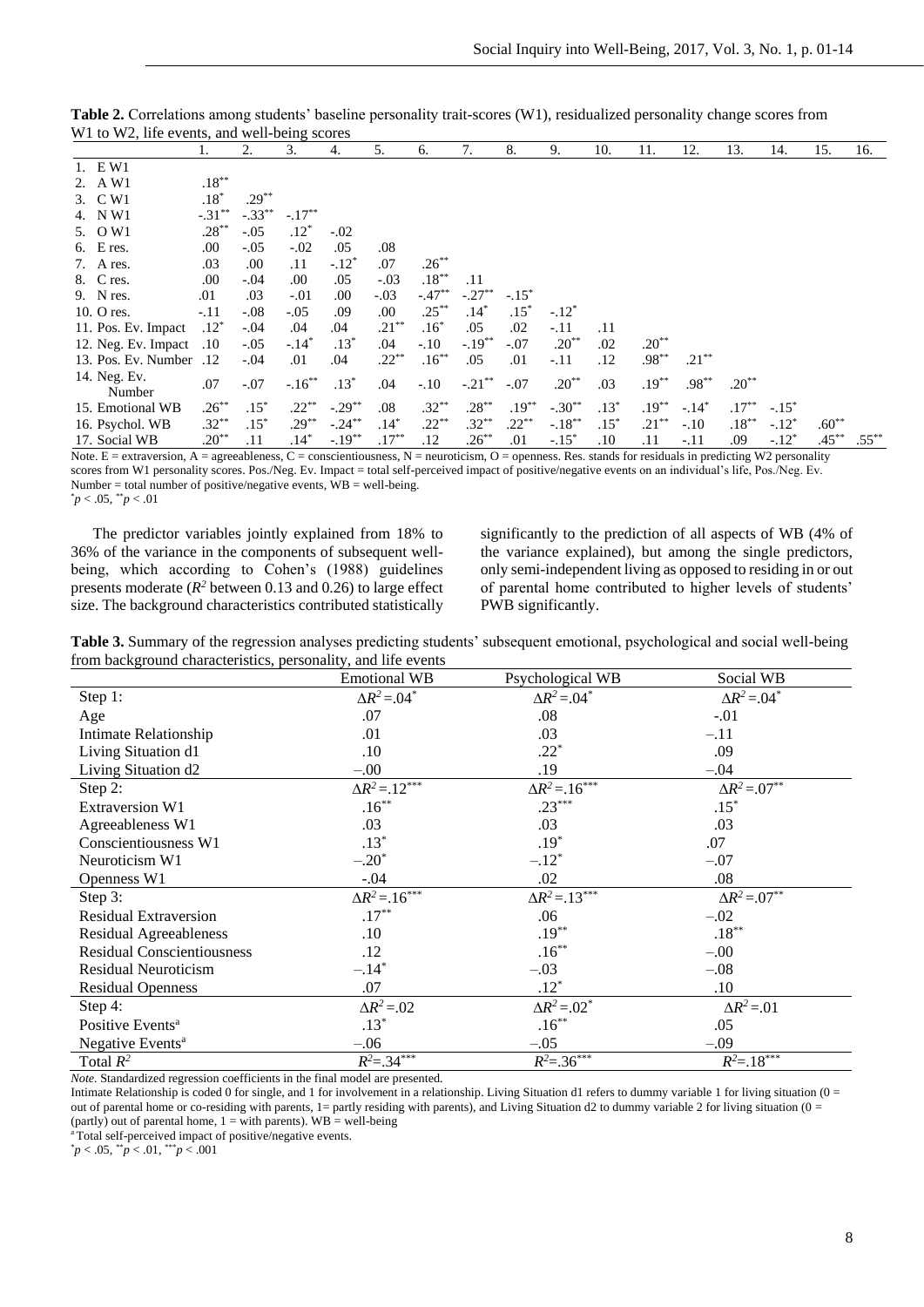The baseline levels of the Big Five traits significantly improved the prediction by 12% (EWB), 16% (PWB), and 7% (SoWB). The residualized change in personality traits from W1 to W2 further increased the prediction significantly by 16% (EWB), 13% (PWB), and 7% (SoWB), whereas the self-perceived impact of life events experienced by the students within the past year significantly added to the prediction of PWB only. Nevertheless, the total selfperceived impact of positive life events was a statistically significant single predictor of both EWB and PWB.

We performed the same set of hierarchical regression analyses with the number of positive and negative events experienced by the students within the preceding year entered in the last step, instead of the student-perceived impact of these events on their lives. The results of the two sets of regressions differing in the last step were almost identical (exact results available from authors on request), which was expected due to almost perfect correlations of the total number of both positive and negative events with the respective impact-scores.

With regard to the proposed differential prediction of the components of well-being, we revealed the following longitudinal associations with personality traits: (i) higher baseline levels of Extraversion and Conscientiousness, but lower baseline levels of Neuroticism, as well as an increase in Extraversion and a decrease in Neuroticism predicted higher levels of EWB; (ii) higher baseline levels of both Extraversion and Conscientiousness, lower baseline levels of Neuroticism, and an increase in Agreeableness, Conscientiousness and Openness were related to higher levels of PWB; (iii) higher baseline levels of Extraversion, and an increase in Agreeableness contributed to higher levels of SoWB.

Using G\*Power 3.1 software (Faul, Erdfelder, Buchner, & Lang, 2009), we also conducted a post hoc power analysis in order to compute the achieved power based on given  $\alpha$ (0.05), sample size (280) and effect size (calculated for each set of regressions based on  $R^2$  obtained). The results suggest an adequate power (i.e., power over .80) for the total regression model (1.00 for EWB, PWB and SoWB). The power of our tests assessing the increase in explained variance in well-being measures due to the four blocks of variables was not quite adequate for background variables (step1; .78 for EWB, PWB and SoWB), non-adequate for life events variables (step 4; .56, .56, and .30 for EWB, PWB and SoWB, respectively), but adequate for baseline personality variables (step 2; 1, 1, and .97 for EWB, PWB and SoWB, respectively) and personality residualized change (step 3; 1, 1, and .97 for EWB, PWB and SoWB, respectively).

# **Discussion**

This study responded to the assertions that research on well-being should not only focus on hedonic well-being but also on its eudaimonic components, and to simultaneously examine both dispositional factors and situational factors (e.g., Gallagher et al., 2009; Gomez et al., 2009; Lamers et al., 2012). Accounting for background characteristics, we thus examined the ability of the Big Five personality traits, as well as the number and self-perceived impact of life events on one's own life to predict three components of wellbeing in female university students. The most important outcomes suggest that: (i) both baseline levels of traits and change in those levels within the past year uniquely influence subsequent EWB, PWB, and SoWB, with the effects appearing stronger for the private (EWB and PWB) than public aspects of well-being (SoWB); (ii) individual traits show differential associations with both hedonic and eudaimonic well-being; and (iii) overall life events encountered by the students over the past year provide a modest unique contribution to PWB, though positive events predict both aspects of private well-being.

# **Unique contributions of personality to the components of subjective well-being**

In line with previous findings on life satisfaction in adulthood (e.g., Diener et al., 2003), adolescence and emerging adulthood (e.g., Ho et al., 2008; Zupančič, Komidar, & Puklek Levpušček, 2014), demographics (age, living arrangement and intimate relationship status) contributed very little to the components of well-being in our female student sample. However, the power of our study to assess the variance explained in the well-being measures due to the block of background variables was less than adequate.

Baseline levels of the Big Five played a substantial role in the variance explained for each component of well-being, and change in those traits significantly improved the prediction of students' subsequent EWB, PWB, and SoWB, over and beyond the baseline levels of traits.

As expected, several differential associations of the Big Five with the components of well-being stress the distinctness of hedonic and eudaimonic well-being, since different personality traits (in particular change in their baseline levels) contributed to subsequent hedonic (EWB) than eudaimonic well-being (PWB and SoWB). Whereas baseline Extraversion played an important role across the components of well-being, its increase, as well as a decrease in Neuroticism within the past year contributed to EWB only; an increase in Agreeableness was related to both aspects of eudaimonic well-being, but not to hedonic wellbeing; and an increase in Openness promoted PWB, but not EWB and SoWB. Furthermore, the personality–well-being associations pointed to a distinctness of the private and the social aspect of well-being, with the baseline levels of Conscientiousness and Neuroticism (reversed) contributing to its private, but not public aspect. In addition to the established hierarchical structure of well-being (Gallagher et al., 2009) and differential links of the Big Five with these components in adults (Lamers et al., 2012), our results offer support to the validity of the three-component model proposed by Keyes (2009) with a sample of female students from a country rarely represented in the literature.

Consonant with abundant research (e.g., DeNeve & Cooper, 1998; Diener et al., 1999; Steel at al., 2008), the students with higher levels of baseline Extraversion, and lower levels of Neuroticism, as well as those who increased in Extraversion and/or decreased in Neuroticism, tended to attain greater pleasure and life satisfaction (EWB). The robust associations of both traits with EWB may reflect common emotional tendencies, involving the BAS and BIS (Gray, 1990), which promote behavioural approach aimed at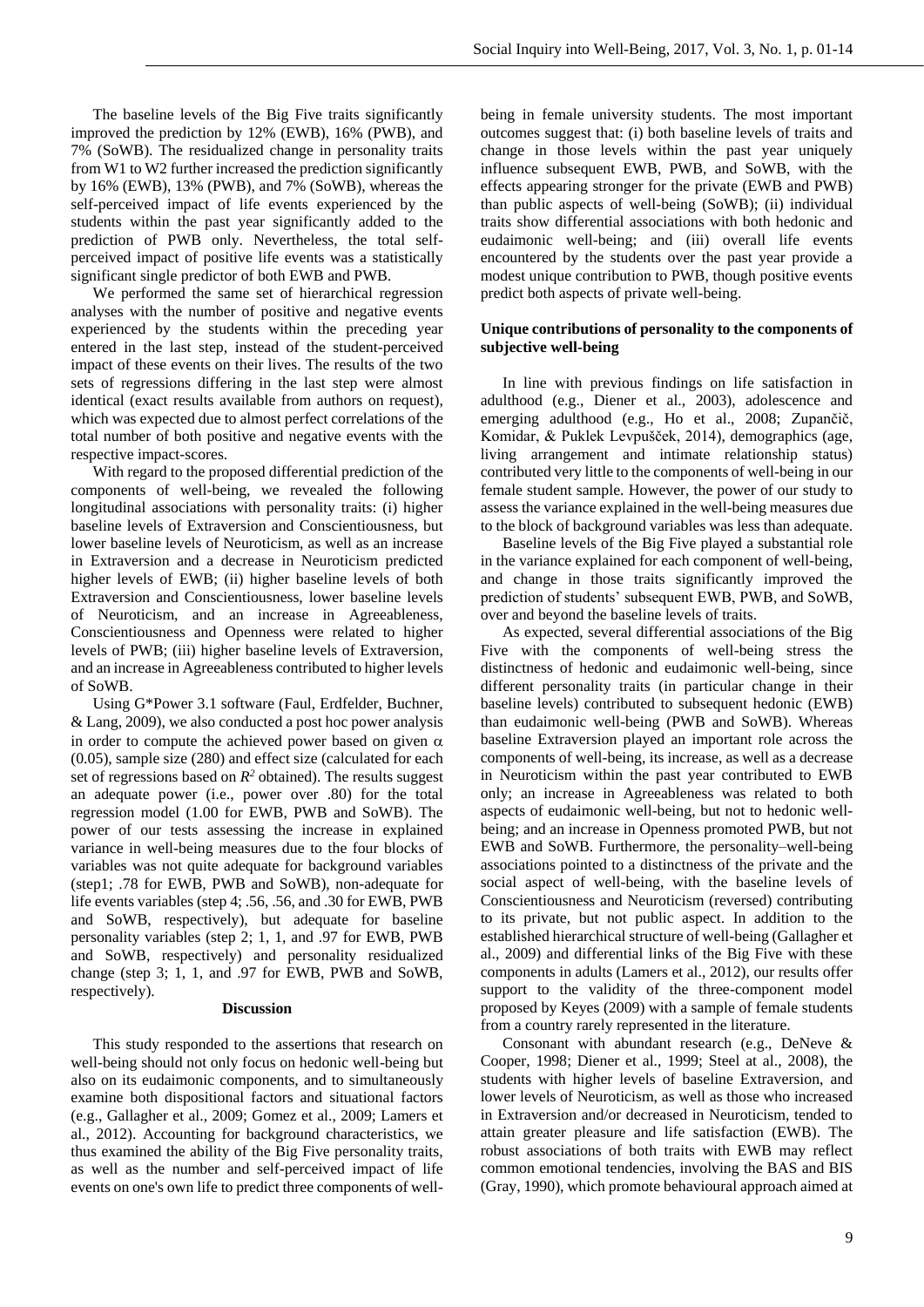obtaining positive emotional rewards and behavioural inhibition/avoidance associated with negative affect, respectively (see also Caspi & Shiner, 2006). Our study also indicates that the female students who perceived themselves higher in Conscientiousness attained greater hedonic pleasure one year later than those lower on Conscientiousness, a result consistent with the outcomes of meta-analyses (DeNeve & Cooper, 1998; Steel et al., 2008).

With respect to PWB our findings suggest all of the Big Five (baseline levels or change in those levels) to play a role in female students' PWB. As documented previously (Lamers et al., 2012; Schmutte & Ryff, 1997), baseline Extraversion was related to PWB in our sample, possibly because positive emotional tendencies, assertiveness, and activity may enhance identity processes of exploration indepth and commitment (Luyckx et al., 2012), and thus render young women a greater sense of self-determination, coming to terms with who they are, what they want to achieve as an adult, and how they will relate to society (Gallagher et al., 2009; Ryff, 1989). In contrast, irritable, fearful, anxious, moody, over-reactive, and socially inhibited students may perceive themselves, their competencies, close relationships, and purpose in life rather poorly as indicated by negative associations of baseline Neuroticism and subsequent PWB. Furthermore, the link of an increase in Agreeableness with students' PWB may, at least to some extent, lie in a conceptual relation between social desirability of the trait and positive relations with important others (a facet of PWB), although the two constructs are not empirically redundant (Schmutte & Ryff, 1997). Growth in Agreeableness may also associate instrumentally with wellbeing (McCrae & Costa, 1991; Schmutte & Ryff, 1997). Sympathetic, friendly, co-operative, kind, and trusting individuals tend to develop positively charged close relationships (Branje et al., 2004; Zupančič & Kavčič, 2014; see also Caspi & Shiner, 2006), and may enhance their appraisals of self and achieve a sense of competence in managing their life through mutually satisfying and respectful interpersonal ties. Likewise, the young women in our sample who appeared more conscientious and/or increased in Conscientiousness may have accomplished a sense of greater environmental mastery, meaning in life, and personal growth due to their basic levels and/or growing persistence, diligence, achievement-striving, and responsibility.

Against our predictions and in disagreement with extant findings (e.g., Lamers et al., 2012; Steel et al., 2008), we did not reveal associations of baseline levels of Openness, but of its increase with PWB. This suggests that in a period of search for one's place within a society and prolonged exploration of identity (Arnett, 2014), curiosity, broadmindedness, willingness to expand one's horizons, acceptance of novel ideas, and engagement in new behaviours/roles may enhance young people understanding of themselves and their life. Openness may thus represent a pathway towards autonomy (e.g., Zupančič & Kavčič, 2014), understanding and accepting multiple aspects of self and important others, readiness to change according to increasing self-knowledge and effectiveness, finding directedness and meaning in life, and a sense of

environmental mastery, all of which are the key elements of PWB (Ryff, 1989).

Another avenue to reach effective and satisfying functioning, especially in the community life (SoWB; Keyes, 1998), seems to be driven by increasing agreeable tendencies of young women in our sample. However, agreeable individuals also tend to exhibit compliance, pliability, and vulnerability to social manipulation (Schmutte & Ryff, 1997). Boosting these characteristics may make them more likely to appraise the social nature of their lives, and less likely to criticize others, complain about their relationships and opportunities in the community life, and/or functioning of the given society. Hence, they may endorse higher levels of SoWB. Moreover, the association of baseline Extraversion with subsequent SoWB suggests that experiences of positive emotionality, sociability and active social involvement play an important role not only in private aspects of well-being, but also contribute to positive evaluations of students' community and broader society.

# **Limitations of the study and future directions**

Several shortcomings of this study should be illuminated. It was based on self-reports and might have been subject to a single-informant bias, which tends to inflate the strength of the relationships due to shared method variance. Crossinformant approaches, combining self-, peer- and parent report on well-being, personality, and life events, or other multi-method approaches (e.g., including psychophysiological data) are thus recommended (see also Diener, 2012; Luhmann et al., 2012).

Next, our sample included only female university students (of the two thirds of the Slovene youth enrolled in tertiary education, 58% are females, SURS, 2011) who attended education and social science university programmes (represented by 83% and 67% of the females, respectively, SURS, 2011). While past adolescent (Ho et al., 2008) and emerging adult studies (Zupančič, Komidar, & Puklek Levpušček., 2014) suggested no gender effect on life satisfaction, it is nonetheless important to perform further research with more representative samples, including males, students attending science and technical tertiary programmes, as well as employed and unemployed young people.

A larger sample would increase the likelihood of including a greater number of individuals experiencing the same and/or extremely adverse/favourable events, and hence allow an examination of the way different types of events (e.g., uncontrollable and partly controllable) and/or specific events contribute to the joint effect of personality and situational factors to the components of well-being. An insufficiently large sample further impeded the application of path models to investigate the contribution of personality change to subsequent well-being and therefore we used residual scores. However, Roberts and Chapman (2000) showed that the analysis of change does depend on the technique one uses to estimate change score, but the residual scores yield essentially identical results as growth modelling, while the use of difference scores is less desirable.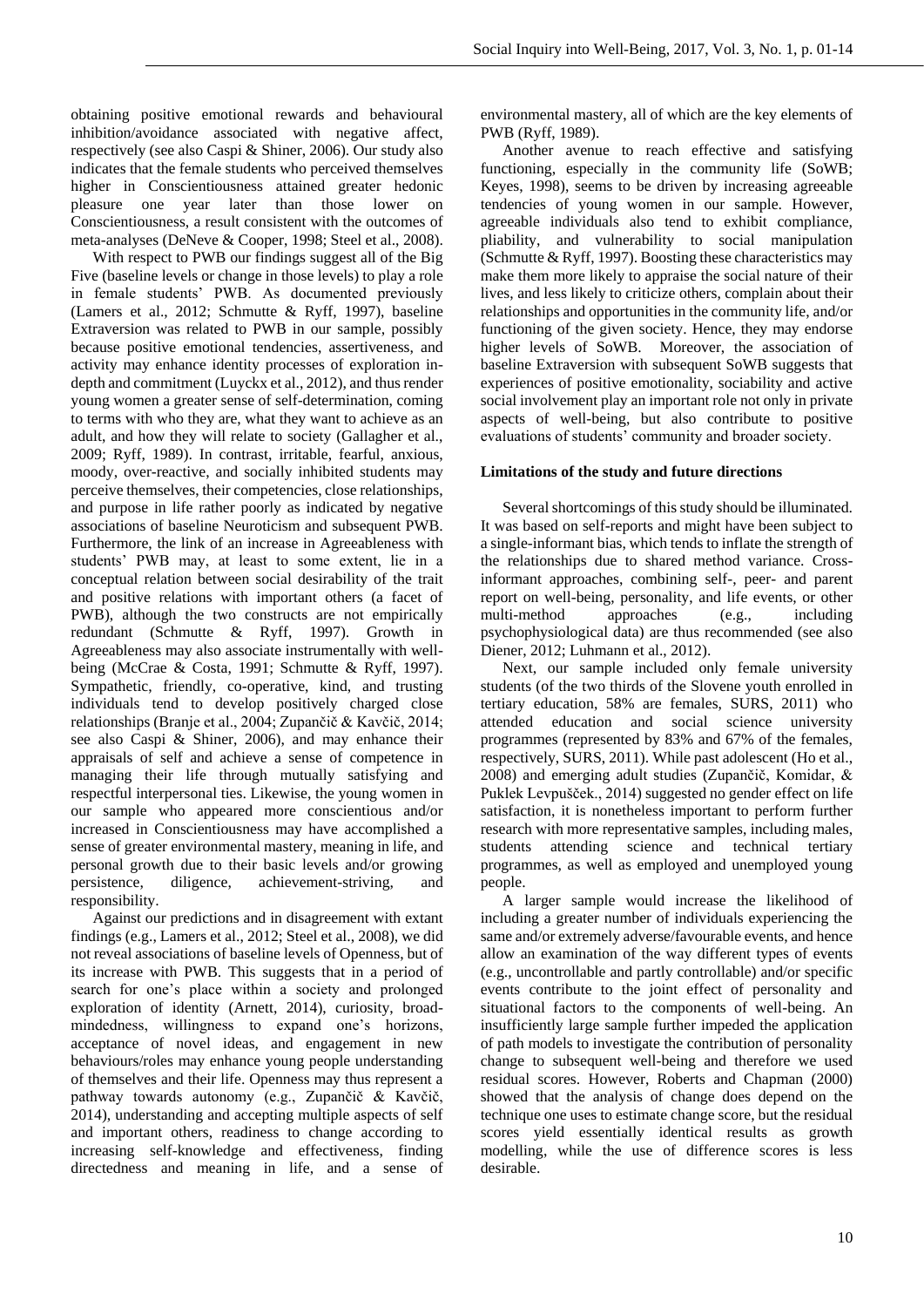Furthermore, life events may have differential effects on different lower-order components of the same higher-order component of well-being, which could blur the influence of events on EWB, PWB, and/or SoWB. For example, most events across adult samples had a stronger and more consistent effect on life satisfaction than on the frequency of experienced pleasant and unpleasant affect (the lower-order components of EWB) (Luhmann et al., 2012). A finegrained analyses considering lower-order components of EWB, PWB, and SoWB by using the full MHC scale would provide a more comprehensive explanation of joint effects of both kinds of events, personality, and background characteristics on well-being.

Given that we measured well-being at one time-point of this correlational follow-up study, we cannot draw conclusions about directionality of the relationships obtained. Controlling for personality, lower levels of life satisfaction have been, for example, documented to prospectively predict events such as unemployment, and

#### **References**

- Arnett, J. J. (2000). Emerging adulthood. A theory of development from the late teens through the twenties. *American Psychologist, 55*, 469–480. doi:10.1037/0003-066X.55.5.469
- Arnett, J. J. (2001). Conceptions of the transition to adulthood: Perspectives from adolescence through midlife. *Journal of Adult Development, 8*, 133–143. doi:10.1023/A:1026450103225
- Arnett, J. J. (2006). The psychology of emerging adulthood: What is known, and what remains to be known? In J. J. Arnett & J. L. Tanner (Eds.), *Emerging adults in America. Coming of age in the 21st century* (pp. 303– 330). Washington, DC: American Psychological Association.
- Arnett, J. J. (2014). *Adolescence and emerging adulthood* (5th ed.). Harlow, UK: Pearson Education Limited.
- Ash, C., & Huebner, E. S. (2001). Environmental events and life satisfaction reports of adolescents: A test of cognitive mediation. *School Psychology International, 22*, 320–336. doi:10.1177/0143034301223008
- Ashton, M. C., Lee, K., & Paunonen, S. V. (2002). What is the central feature of extraversion? Social attention versus reward sensitivity. *Journal of Personality and Social Psychology, 83*, 245–252. doi:10.1037/0022- 3514.83.1.245
- Avsec, A., & Sočan, G. (2007). Vprašalnik petih velikih faktorjev BFI [The Big Five Inventory BFI]. In A. Avsec (Ed.), *Psihodiagnostika osebnosti* [Psychodiagnostics of personality] (pp. 171–178). Ljubljana: Department of Psychology, University of Ljubljana.
- Branje, S. J. T., van Lieshout, C. F. M., & van Aken, M. A. G. (2004). Relations between Big Five personality characteristics and perceived support in adolescents' families. *Journal of Personality and Social Psychology, 86*, 615–628. doi:10.1037/0022- 3514.86.4.615
- Bryden, C. I., Field, A. M., & Francis, A. J. (2015). Coping as a mediator between negative life events and

relocation (Luhmann, Eid, Lucas, & Diener, 2010), whereas repeated experiences of pleasurable emotions may also lead to higher levels of sociability (Diener et al., 2003). A crosslagged design, controlling for temporal stability of personality, events, and well-being, as well as for concurrent correlations among them across the measurement occasions, is henceforth needed and awaits our next inquiry when W3 data with the present sample will be collected.

Nevertheless, we believe that our study adds to the findings on the contribution of personality and life events to subjective well-being by analysing the unique effects of baseline levels of the Big Five, especially change in these levels, and life events on hedonic, as well as on both components of eudaimonic well-being in a relatively new developmental period of emerging adulthood

eudaimonic well-being in female adolescents. *Journal of Child and Family Studies*, *24*, 3723–3733. doi:10.1007/s10826-015-0180-0

- Buhl, H. M., & Lanz, M. (2007). Emerging adulthood in Europe: Common traits and variability across five European countries. *Journal of Adolescent Research, 22*, 439–443. doi:10.1177/0743558407306345
- Caspi, A. (2002). Social selection, social causation and developmental pathways: Empirical strategies for better understanding how individuals and environments are linked across the life course. In L. Pulkkinen & A. Caspi (Eds.), *Paths to successful development. Personality in the life course* (pp. 281– 301). Cambridge, UK: Cambridge University Press.
- Caspi, A., Roberts, B. W., & Shiner, R. (2005). Personality development: Stability and change. *Annual Review of Psychology, 56*, 453–484. doi:10.1146/annurev.psych.55.090902.141913
- Caspi, A., & Shiner, R. (2006). Personality development. In W. Damon (Series Ed.) & N. Eisenberg (Vol. Ed.), *Handbook of child psychology: Vol. 3. Social, emotional, and personality development* (6<sup>th</sup> ed., pp. 300–365). New York: Wiley.
- CEPYUS & FES (2014). *Mladina 2013: Življenje v času deziluzij, tveganja in prekarnosti* [*Youth 2013: Living in the era of delusion, risk and contract work*]. Maribor: Center for the Study of Post-Yugoslav Societies; Friedrich Ebert Stiftung.
- Cohen, J. (1988). *Statistical power analysis for the behavioral sciences*. Hillsdale: Lawrence Erlbaum Associates.
- Cohen, P., Kasen, S., Chen, H., Hartmark, C., & Gordon, K. (2003). Variations in patterns of developmental transitions in the emerging adulthood period.<br>Developmental Psychology, 39, 657–669. *Developmental Psychology*, *39*, 657– 669. doi:10.1037/0012-1649.39.4.657
- Costa, P. T., & McCrae, R. R. (1980). Influence of extraversion and neuroticism on subjective well-being: Happy and unhappy people. *Journal of Personality and Social Psychology, 38*, 668–678. doi:10.1037/0022- 3514.38.4.668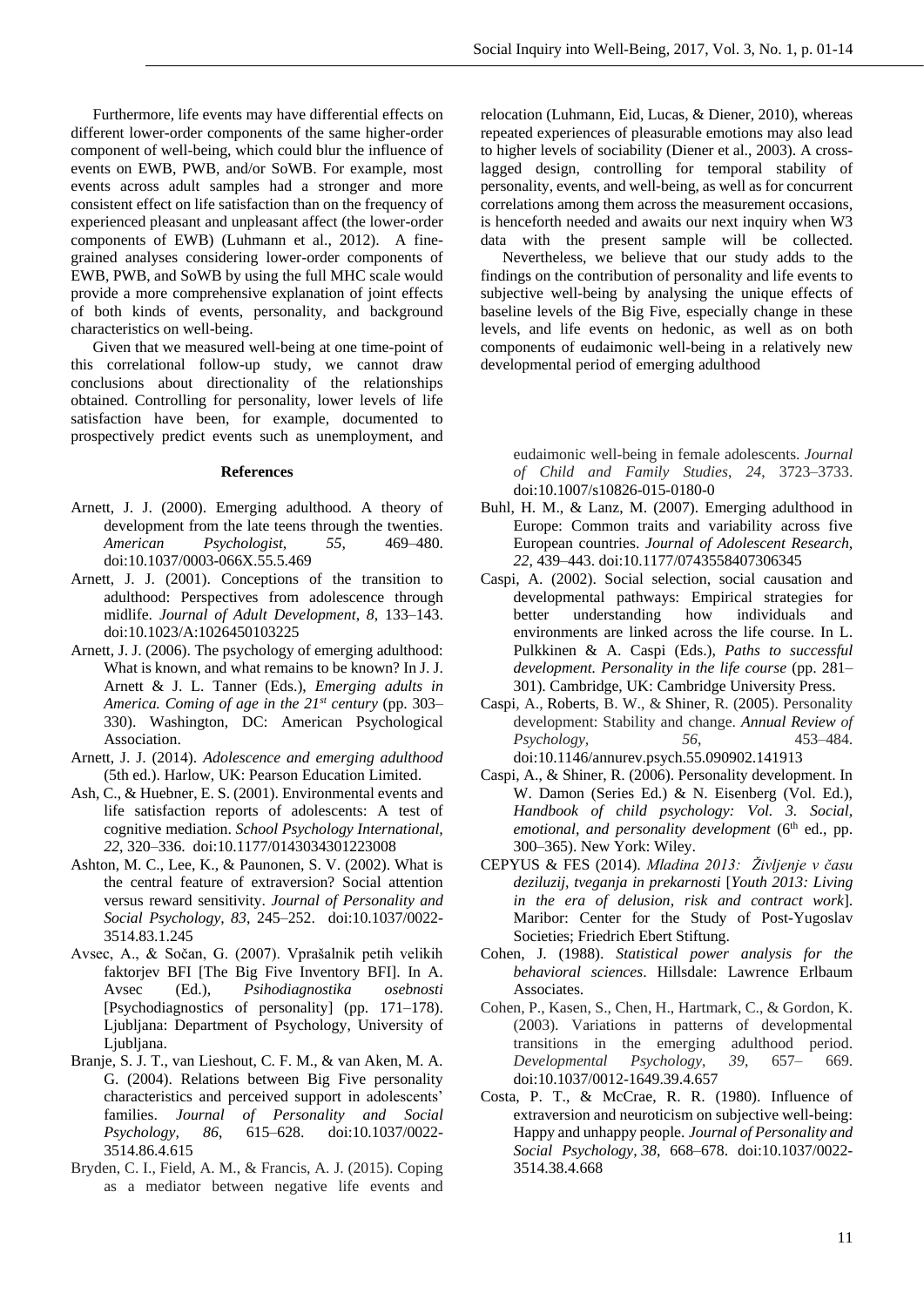- Daukantaitè, D. (2015). Time perspective and mental health continuum: What are the time perspective profiles of flourishing, moderately mentally healthy, and languishing individuals? *Social Inquiry into Wellbeing, 1*, 12–24. doi:10.13165/SIIW-15-1-2-02
- DeNeve, K. M., & Cooper, H. (1998). The happy personality: A meta-analysis of 137 personality traits and subjective well-being. *Psychological Bulletin, 124*, 197–229. doi:10.1037/0033-2909.124.2.197
- Diener, E. (2012). New findings and future directions for subjective well-being research. *American Psychologist, 67*, 590–597. doi:10.1037/a0029541
- Diener, E., Oishi, S., & Lucas, R. E. (2003). Personality, culture, and subjective well-being: Emotional and cognitive evaluation of life. *Annual Review of Psychology, 54*, 403–425. doi:10.1146/annurev.psych.54.101601.145056
- Diener, E., Suh, E. M., Lucas, R. E., & Smith, H. E. (1999). Subjective well-being: Three decades of progress. *Psychological Bulletin, 125*, 276–302. doi:10.1037//0003-066X.55.1.34
- Faul, F., Erdfelder, E., Buchner, A., & Lang, A.-G. (2009). Statistical power analyses using G\*Power 3.1: Tests for correlation and regression analyses. *Behavior Research Methods*, *41*, 1149–1160. doi:10.3758/BRM.41.4.1149
- Fredrickson, B. L., & Losada, M. F. (2005). Positive affect and the complex dynamics of human flourishing. *American Psychologist, 60*, 678–686. doi:10.1037/0003-066X.60.7.678
- Gallagher, M. W., Lopez, S. J., & Preacher, K. J. (2009). The hierarchical structure of well-being. *Journal of Personality, 77,* 1025–1049. doi:10.1111/j.1467- 6494.2009.00573.x
- Gomez, V., Krings, F., Baugarter, A., & Grob, A. (2009). The influence of personality and life events on subjective well-being from a life span perspective. *Journal of Research in Personality, 43*, 345–354. doi:10.1016/j.jrp.2008.12.014
- Gray, J. A. (1990). Brain systems that mediate both emotion and cognition. *Cognition and Emotion, 4*, 269–288. doi:10.1080/02699939008410799
- Grob, A., Krings, F., & Bangerter, A. (2001). Life markers in biographical narratives of people from three cohorts: A life span perspective in its historical context. *Human Development, 44*, 171–190. doi:10.1159/000057057
- Headey, B. (2006). Subjective well-being: Revisions to dynamic equilibrium theory using national panel data and panel regression methods. *Social Indicators Research, 79*, 369–403. doi:10.1007/s11205-005- 5381-2
- Headey, B., & Wearing, A. (1989). Personality, life events, and subjective well-being: Toward a dynamic equilibrium model. *Journal of Personality and Social Psychology, 57*, 731–739. doi:10.1037/0022- 3514.57.4.731
- Hendry, L. B., & Kloep, M. (2010). How universal is emerging adulthood? An empirical example. *Journal of Youth Studies, 13*, 169–179. doi:10.1080/13676260903295067
- Hepper, E. G., Gramzow, R. H., & Sedikides, C. (2010). Individual differences in self‐enhancement and self‐ protection strategies: An integrative analysis. *Journal of Personality*, *78*, 781–814. doi:10.1111/j.1467- 6494.2010.00633.x
- Ho, M- Y., Cheung, F. M., & Cheung, S. F. (2008). Personality and life events as predictors of adolescents' life satisfaction: Do life events mediate the link between personality and life satisfaction? *Social Indicators Research, 89*, 457–471. doi:10.1007/s11205-008-9243-6
- John, O. P., Donahue, E. M., & Kentle, R. L. (1991). *The Big Five Inventory--Versions 4a and 54*. Berkeley, CA: University of California, Berkeley, Institute of Personality and Social Research.
- John, O. P., Naumann, L. P., & Soto, C. J. (2008). Paradigm shift to the integrative Big Five trait taxonomy. In O. P. John, R. W. Robins, & L. A. Pervin (Eds.), *Handbook of personality: Theory and research*, (3rd ed., pp. 114– 158). New York, NY: Guilford Press.
- Kavčič, T., & Avsec, A. (2013). Happiness and pathways to reach it: Dimension-centred versus person-centred approach. *Social Indicators Research*, *118*, 141–156. doi:10.1007/s11205-013-0411-y
- Keyes, C. L. M. (1998). Social well-being. *Social Psychology Quarterly, 61*, 121–140. http://www.jstor.org/stable/2787065
- Keyes, C. L. (2002). The Mental Health Continuum: From languishing to flourishing in life. *Journal of Health and Social Behavior*, *43*, 207–222. http://www.jstor.org/stable/3090197
- Keyes, C. L. M. (2006a). The subjective well-being of America's youth: Toward a comprehensive assessment. *Adolescent & Family Health, 4*, 3−11.
- Keyes, C. L. M. (2006b). Mental health in adolescence: Is America's youth flourishing? *American Journal of Orthopsychiatry, 76*, 395–402. doi:10.1037/0002- 9432.76.3.395
- Keyes, C. L. M. (2009). *Brief description of the Mental Health Continuum Short Form (MHC-SF).* Retrieved from https://www.aacu.org/sites/default/files/MHC-SFEnglish.pdf
- Kins, E., & Beyers, W. (2010). Failure to launch, failure to achieve criteria for adulthood? *Journal of Adolescent Research, 25*, 743–777. doi:10.1177/0743558410371126
- Klimstra, T. A., Akse, J., Halle III, W. W., Raaijmakers, Q. A. W., & Meeus, W. H. J. (2010). Longitudinal associations between personality traits and problem behavior symptoms in adolescence. *Journal of Research in Personality, 44*, 273–284. doi:10.1016/j.jrp.2010.02.004
- Knoester, C. (2003). Transitions in young adulthood and the relationship between parent and offspring wellbeing. *Social Forces*, *81*, 1431–1457. doi:10.1353/sof.2003.0063
- Lamers, S. M. A., Westerhof, G. J., Bohlmeijer, E. T., ten Klooster, P. M., & Keyes, C. L. M. (2011). Evaluating the psychometric properties of the Mental Health Continuum-Short Form (MHC-SF). *Journal of Clinical Psychology, 67,* 99–110. doi:10.1002/jclp.20741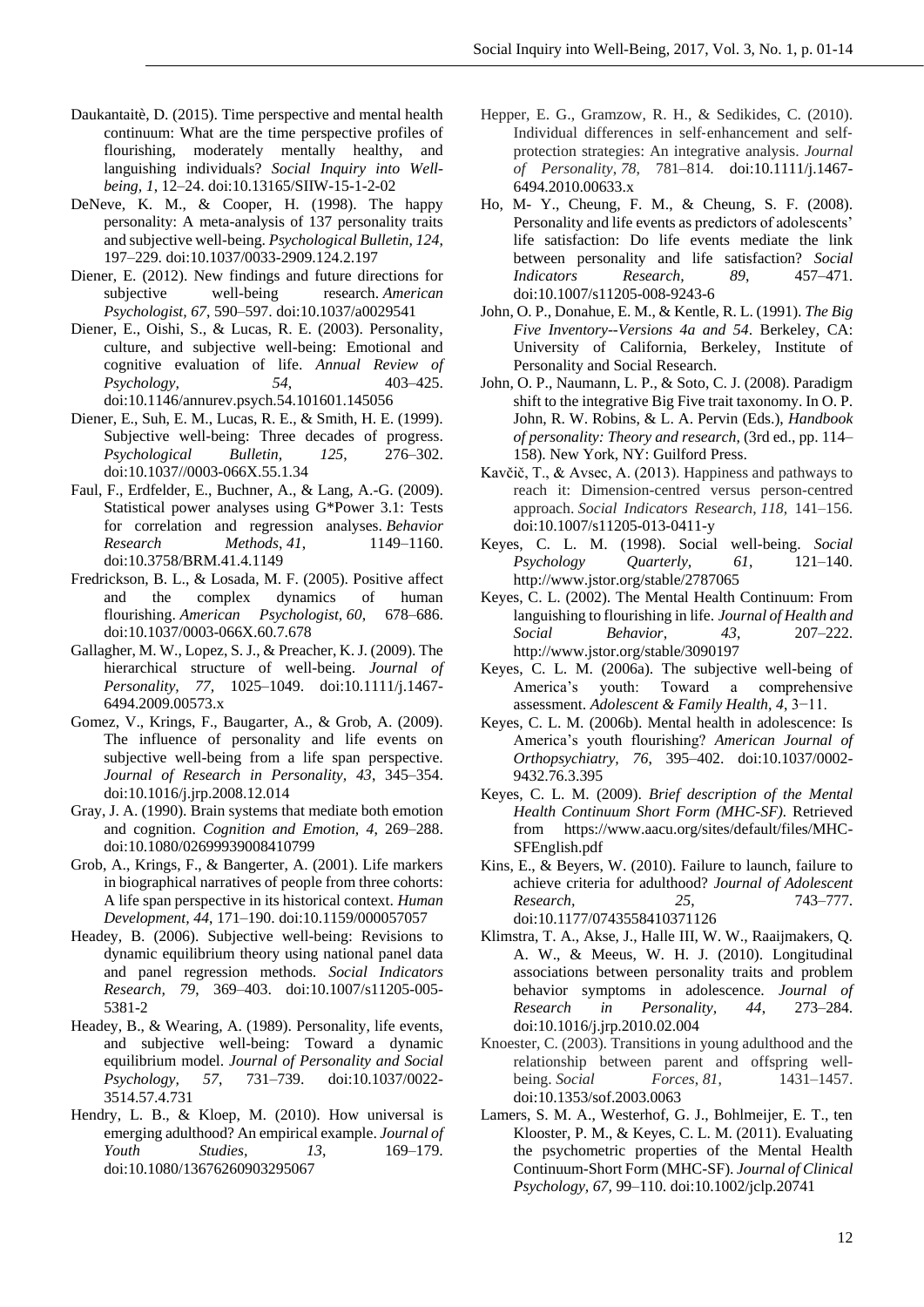- Lamers, S. M. A., Westerhof, G. J., Kovacs, V, & Bohlmeijer, E. T. (2012). Differential relationships in the association of the Big Five personality traits with positive mental health and psychopathology. *Journal of Research in Personality, 46*, 517–524. doi:10.1016/j.jrp.2012.05.012
- Larsen, R. J., & Prizmic, Z. (2008). Regulation of emotional well-being. In M. Eid & R. J. Larsen (Eds.), *The science of subjective well-being* (pp. 258–289). New York. Guilford Press.
- Lavrič, M., Flere, S., Tavčar Krajnc, M., Klanjšek, R., Musil, B., Naterer, A., …Lešek, P. (2010). *Mladina 2010: Družbeni profil mladih v Sloveniji [Youth 2010: [The](http://www.academia.edu/1065858/Youth_2010_The_social_profile_of_young_people_in_Slovenia)  [social profile of young people in Slovenia\]](http://www.academia.edu/1065858/Youth_2010_The_social_profile_of_young_people_in_Slovenia)*. Ljubljana: Ministry of Education and Sports.
- Löckenhoff, C. E., Terracciano, A., Patriciu, N. S., Eaton, W. W., & Costa, P. T. (2009). Self-reported extremely adverse life events and longitudinal changes in five‐ factor model personality traits in an urban sample. *Journal of Traumatic Stress*, *22*, 53–59. doi:10.1002/jts.20385
- Luhmann M., Eid, M., Lucas R. E., & Diener E. (2010, January). *Not everything happens to anybody. Subjective well-being as a predictor of life events*. Poster presented at the 11th annual meeting of the Society for Personality and Social Psychology, Las Vegas, NV, USA.
- Luhmann, M., Hofmann, W., Eid, M., & Lucas, R. E. (2012). Subjective well-being and adaptation to life events: a meta-analysis. *Journal of Personality and Social Psychology, 102*, 592–615. doi:10.1037/a0025948
- Luyckx, K., Klimstra, T. A., Duriez, B., Schwartz, S. J., & Vanhalst, J. (2012). Identity processes and coping strategies in college students: Short-term longitudinal dynamics and the role of personality. *Journal of Youth and Adolescence, 41,* 1226–1239*.* doi:10.1007/s10964- 012-9753-z
- McCrae, R. R., & Costa, P. T. (1991). Adding Liebe und Arbeit: The full five-factor model and well-being. *Personality and Social Psychology Bulletin, 17*, 227– 232. doi:10.1177/014616729101700217
- McCullough, G., Huebner, E. S., & Laughlin, J. E. (2000). Life events, self-concept, and adolescents' positive subjective well-being. *Psychology in the Schools, 37*, 281–290. doi:10.1002/(SICI)1520- 6807(200005)37:3<281::AID-PITS8>3.0.CO;2-2
- Nelson, L. J. (2009). An examination of emerging adulthood in Romanian college students. *International Journal of Behavioral Development, 33*, 402–411. doi:10.1177/0165025409340093
- Norbeck, J. S. (1984). Modification of recent life event questionnaires for use with female respondents. *Research in Nursing and Health, 7*, 61–71. doi:10.1002/nur.4770070110
- OECD (2014). Education at a Glance 2014: OECD Indicators. OECD Publishing. doi:10.1787/eag-2014 en
- Ozer, D. J., & Benet-Martínez, V. (2006). Personality and the prediction of consequential outcomes. *Annual* Review of Psychology, 57, 401–421. *Review of Psychology*, 57, doi:10.1146/annurev.psych.57.102904.190127
- Petrič, M. (2015). *Napovedniki Keyesovega modela duševnega zdravja pri starostnikih [Predictors of the Keyes's model of mental health in elderly].*  (Unpublished doctoral dissertation). University of Ljubljana, Ljubljana.
- Poropat, A. E. (2009). A meta-analysis of the five-factor model of personality and academic performance. *Psychological bulletin*, *135*, 322–338.
- Roberts, B. W., & Chapman, C. N. (2000). Change in dispositional well-being and its relation to role quality: A 30-year longitudinal study. *Journal of Research in Personality*, *34*, 26–41. doi:10.1006/jrpe.1999.2259
- Roberts, B. W., Walton, K. E., & Viechtbauer, W. (2006). Patterns of mean-level change in personality traits across the life course: A meta-analysis of longitudinal studies. *Psychological Bulletin*, *132*, 1– 25. doi:10.1037/0033-2909.132.1.1
- Roberts, B. W., & Caspi, A. (2002). The cumulative continuity model of personality development: Striking a balance between continuity and change in personality traits across the life course. In U. M. Staudinger & U. Lindenberger (Eds.), *Understanding human development* (pp. 183–214). Springer US.
- Robins, R. W., Fraley, R. C., Roberts, B. W., & Trzesniewski, K. H. (2001). A longitudinal study of personality change in young adulthood. *Journal of Personality*, *69*, 617–640. doi:10.1111/1467- 6494.694157
- Robitschek, C., & Keyes, C. L. M. (2009). Keyes's model of mental health with personal growth initiative as a parsimonious predictor. *Journal of Counseling Psychology, 56*, 321−329. doi:10.1037/a0013954
- Ryan, R. M., & Deci, E. L. (2001). On happiness and human potentials: A review of research on hedonic and eudaimonic well-being. *Annual Review of Psychology, 52*, 141–166. doi:10.1146/annurev.psych.52.1.141
- Ryff, C. D. (1989). Happiness is everything, or is it? Explorations on the meaning of eudaimonic wellbeing. *Journal of Personality and Social Psychology, 57*, 1069–1081. doi:10.1037/0022-3514.57.6.1069
- Sarason, I. G., Johnson, J. H., & Siegel, J. M. (1978). Assessing the impact of life changes: Development of the Life Experiences Survey. *Journal of Consulting and Clinical Psychology, 46*, 932–946. doi:10.1037/0022-006X.46.5.932
- Saudino, K. J., Pedersen, N. L., Lichtenstein, P., McClearn, G. E., & Plomin, R. (1997). Can personality explain genetic influences on life events? *Journal of Personality and Social Psychology, 72*, 196–206. doi:10.1037/0022-3514.72.1.196
- Schmutte, P. S., & Ryff, C. D. (1997). Personality and well-being: Reexamining methods and meanings. *Journal of Personality and Social Psychology, 73*, 549–559. doi:10.1037/0022-3514.73.3.549
- Schulenberg, J. E., O'Malley, P. M., Bachman, J. G., & Johnston, L. D. (2005). Early adult transitions and their relation to well-being and substance use. In R. A. Settersten, F. F. Furstenberg, & R. G. Rumbaut (Eds.), *On the frontier of adulthood*: *Theory, research, and public policy* (pp. 417–453). Chicago: University of Chicago Press.